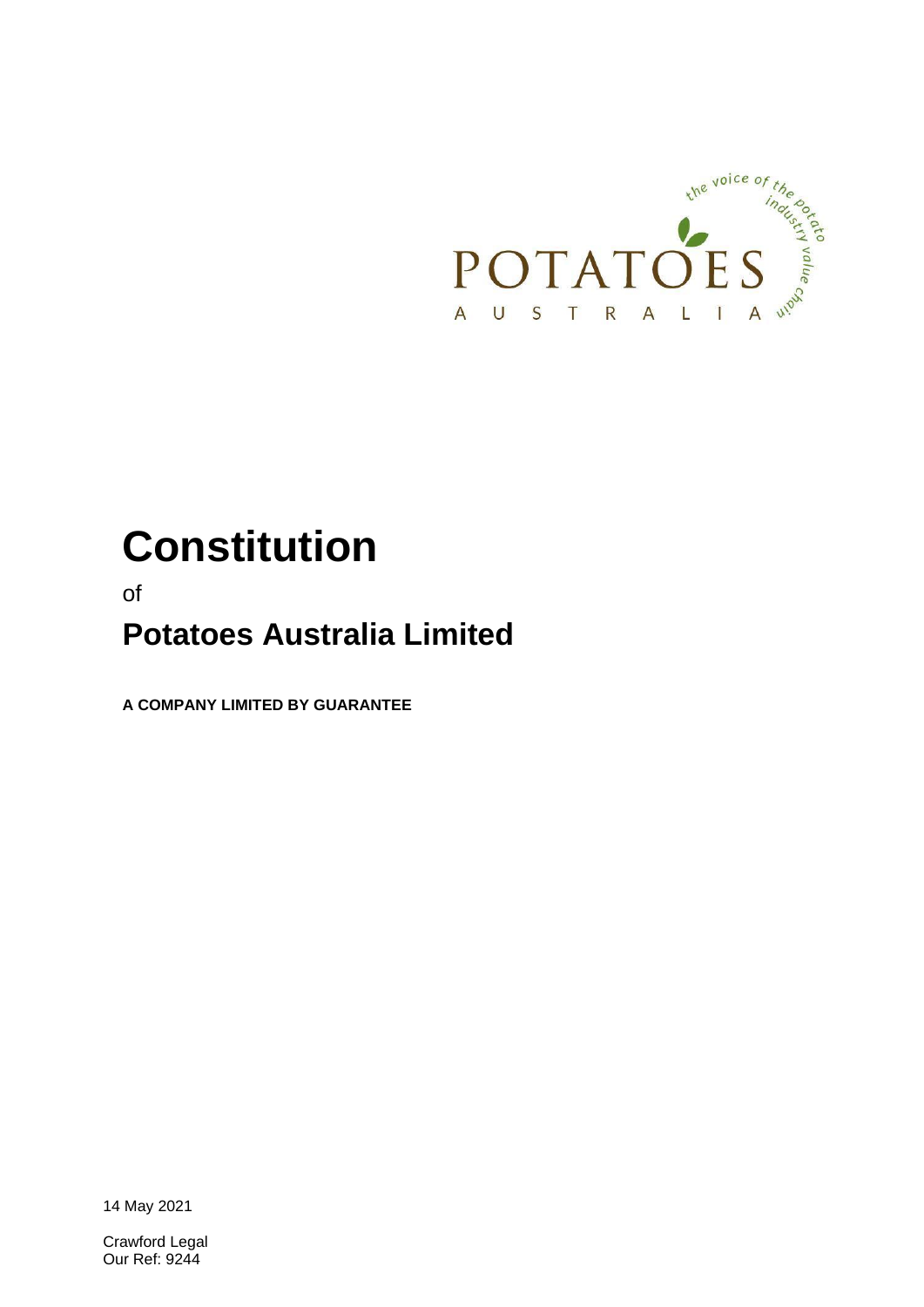## **Table of Contents**

| 1.  |                                                                          |  |
|-----|--------------------------------------------------------------------------|--|
| 2.  |                                                                          |  |
| 3.  |                                                                          |  |
| 4.  |                                                                          |  |
| 5.  |                                                                          |  |
| 6.  |                                                                          |  |
| 7.  |                                                                          |  |
| 8.  |                                                                          |  |
| 9.  |                                                                          |  |
| 10. |                                                                          |  |
|     |                                                                          |  |
| 13. |                                                                          |  |
| 14. |                                                                          |  |
| 15. |                                                                          |  |
| 16. |                                                                          |  |
| 17. |                                                                          |  |
| 18. |                                                                          |  |
| 19. |                                                                          |  |
| 20. |                                                                          |  |
| 21. |                                                                          |  |
| 22. |                                                                          |  |
| 23. |                                                                          |  |
| 24. |                                                                          |  |
|     | Termination for Outstanding Membership Fees or Financial Contribution 13 |  |
|     |                                                                          |  |
| 25. | <b>CONSEQUENCES OF CESSATION OR TERMINATION OF MEMBERSHIP 14</b>         |  |
|     |                                                                          |  |
| 26. |                                                                          |  |
| 27. |                                                                          |  |
| 28. |                                                                          |  |
| 29. |                                                                          |  |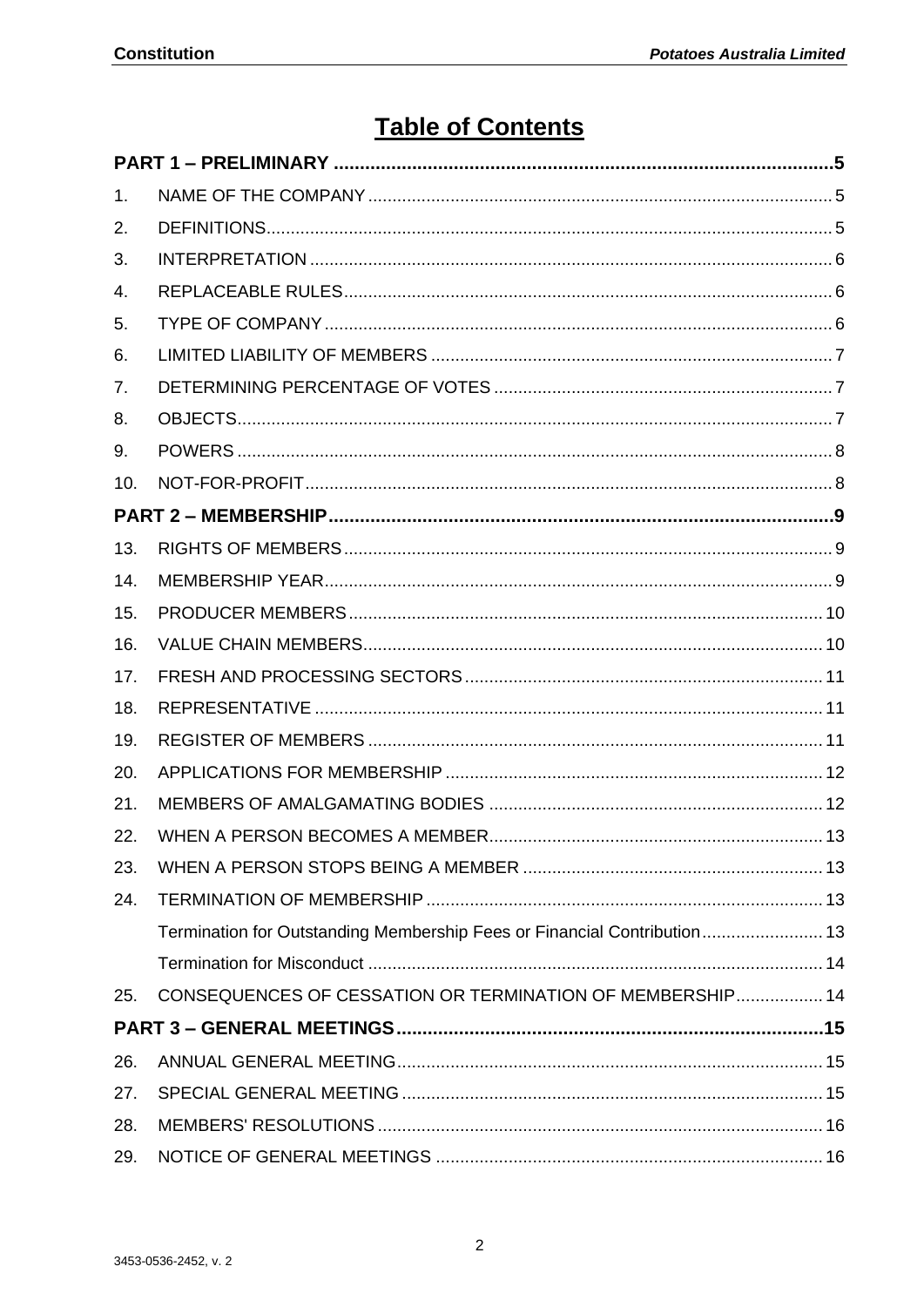| 30. |  |
|-----|--|
| 31. |  |
| 32. |  |
| 33. |  |
| 34. |  |
| 35. |  |
| 36. |  |
| 37. |  |
| 38. |  |
| 39. |  |
|     |  |
| 40. |  |
| 41. |  |
| 42. |  |
| 43. |  |
|     |  |
|     |  |
|     |  |
| 44. |  |
| 45. |  |
| 46. |  |
| 47. |  |
| 48. |  |
| 49. |  |
|     |  |
| 50. |  |
| 51. |  |
| 52. |  |
| 53. |  |
| 54. |  |
|     |  |
|     |  |
|     |  |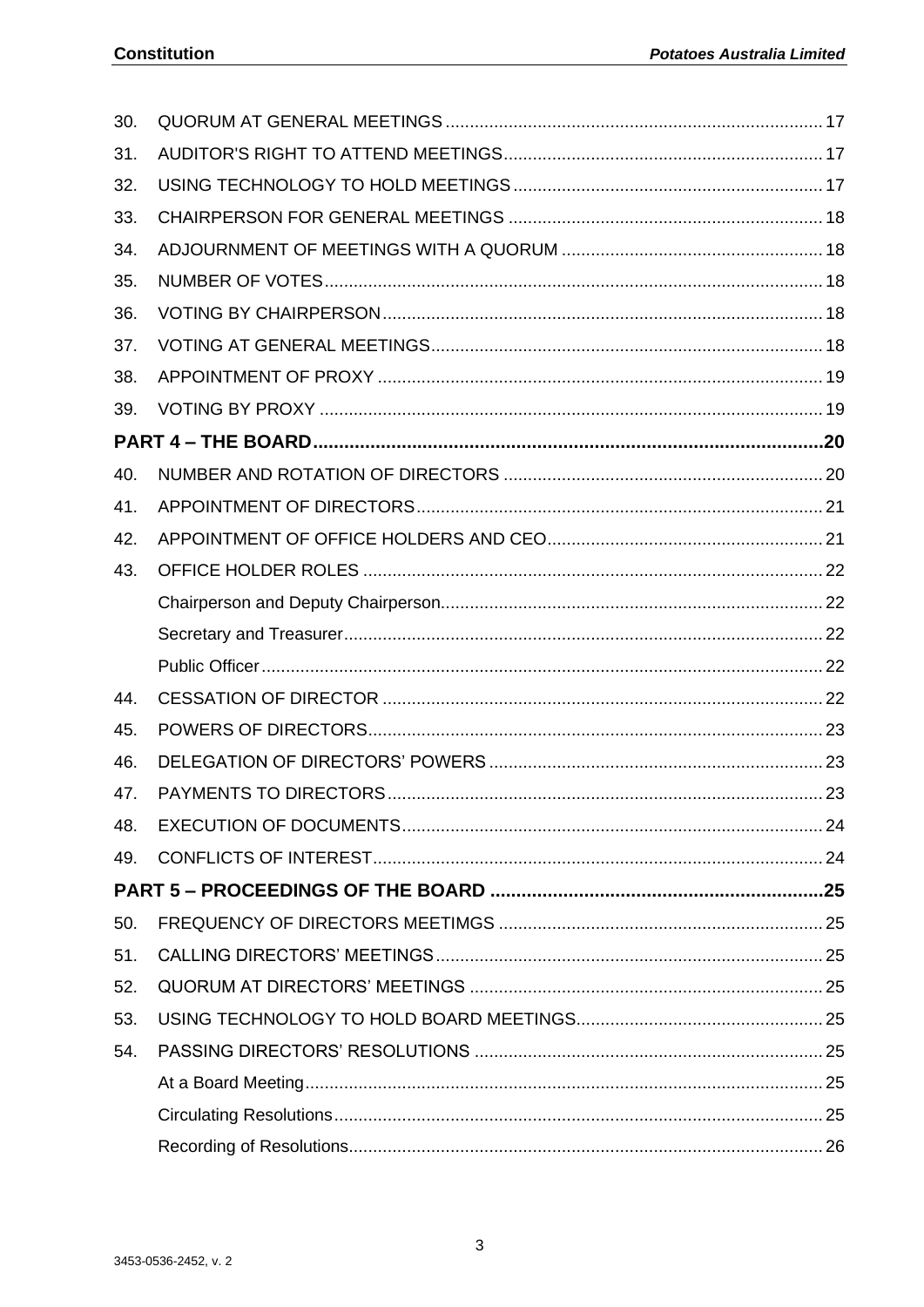| 55. |  |
|-----|--|
|     |  |
| 56. |  |
| 57. |  |
| 58. |  |
| 59. |  |
|     |  |
| 60. |  |
|     |  |
| 61. |  |
| 62. |  |
| 63. |  |
|     |  |
| 64. |  |
| 65. |  |
| 66. |  |
|     |  |
| 67. |  |
|     |  |
|     |  |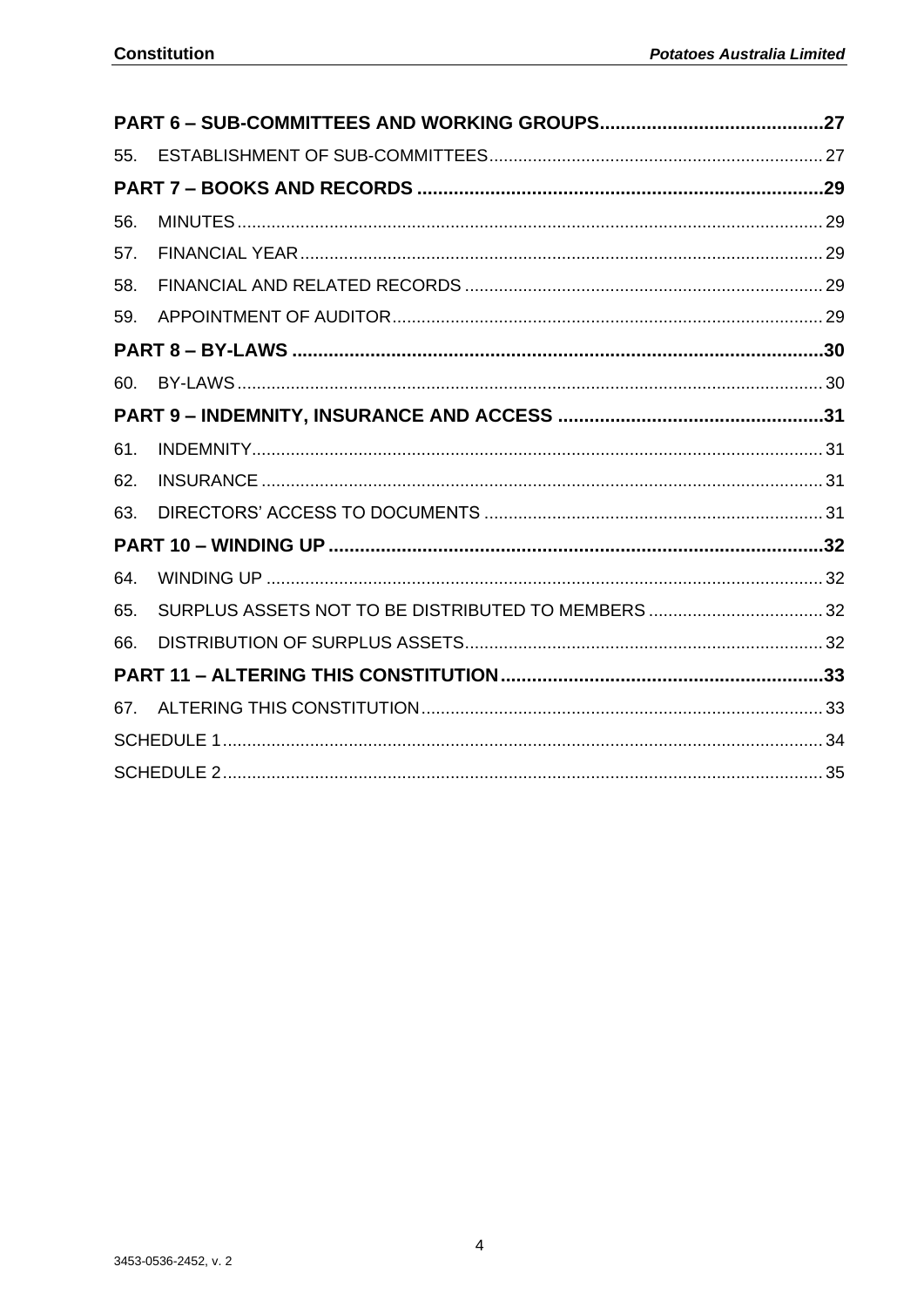## <span id="page-4-0"></span>**PART 1 – PRELIMINARY**

#### <span id="page-4-1"></span>**1. NAME OF THE COMPANY**

The name of the company is **Potatoes Australia Limited**.

#### <span id="page-4-2"></span>**2. DEFINITIONS**

In this Constitution:

**Board** means the board of Directors of the Company.

**CEO** means the Company's Chief Executive Officer.

**Chairperson** means an independent Director appointed to act as the Company's presiding officer.

**Company** means Potatoes Australia Limited.

**Corporations Act** means the *Corporations Act 2001* (Cth).

**Deputy Chairperson** means the Director appointed to that office.

**Director** means a director of the Company.

**End Point Potato** means a ware potato or a potato produced for use in processing.

**Fresh Sector** means that part of the potato industry that is producing potatoes (whether Seed Potatoes or End Point Potatoes) that are intended for consumption as potatoes.

**Independent Director** means a Director who is not a Member, a Representative of a Member, or an associate of a Member.

**Member** means a person that is a member of the Company.

**Member Director** means a Director who is a Member or a Representative of a Member.

**Membership Category** means the categories of membership for the Company, being Produce Members and Value Chain Members.

**Membership Year** means a period of 12 months commencing 1 July in each year.

**Ordinary Resolution** means a resolution passed by a simple majority of Members present (including by proxy, where allowed) and entitled to vote on the resolution at a general meeting.

**Processing Sector** means that part of the potato industry that is producing potatoes (whether Seed Potato or End Point Potatoes) that are intended for transformation through manufacturing into other products.

**Producer** means a person that carries on business as a commercial potato grower (including seed, fresh market and processing potatoes) in Australia.

**Producer Member** means a Producer that is a Member of the Company.

**Representative** means a natural person appointed to represent a Member that is a body corporate body pursuant to clause [18.](#page-10-1)

**Secretary** means the company secretary of the Company.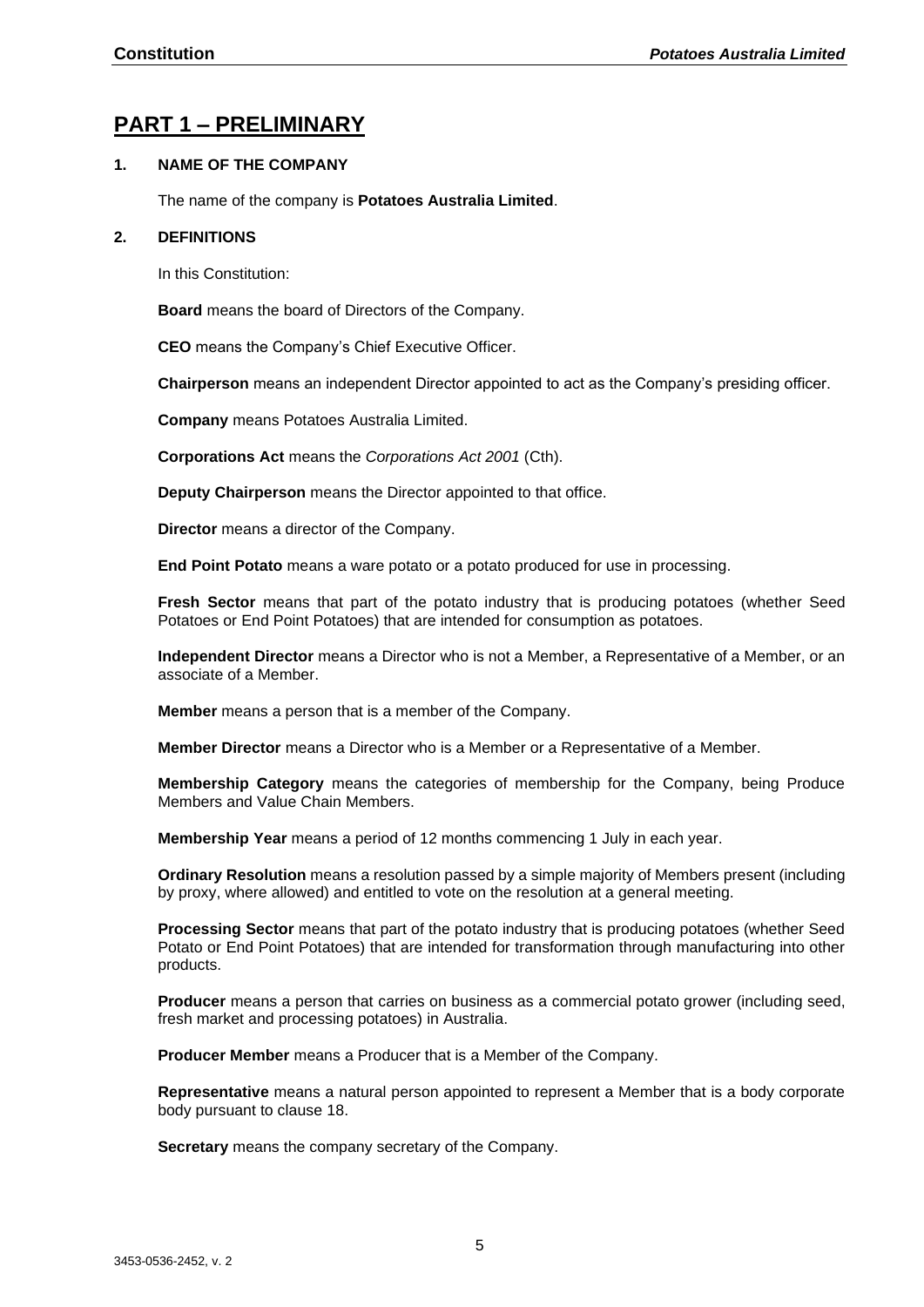**Seed Potato** means an earlier generation of potato than an End Point Potato.

**Special Resolution** means a resolution of Members:

- i. of which notice has been given under clause [29](#page-15-1) (including the timeframe required by clause [29.2\(b\)\)](#page-15-2); and
- ii. that has been passed by at least 75% of the votes cast by Members present (including by proxy, where allowed) and entitled to vote on the resolution.

**Surplus Assets** means any assets of the Company that remain after paying all debts and other liabilities of the Company, including the costs of winding up.

**Treasurer** means the Director with primary responsibility for overseeing the Company's financial record keeping.

**Value Chain Member** means a Member that:

- (a) carries on pre or post farm-gate potato value chain activities (other than as a Producer), which the Board considers in its discretion are consistent with the objects of the Company;
- (b) is engaged in other businesses or activities that the Board considers in its discretion are consistent with the objects of the Company; or
- (c) is a sponsor of the Company's activities,

in each case makes a financial contribution to the Company which the Board does not resolve to decline or return.

#### <span id="page-5-0"></span>**3. INTERPRETATION**

In this Constitution, unless the context otherwise requires:

- 3.1 words importing the singular include the plural, and vice versa;
- 3.2 words referring to a person includes corporations and other entities, and vice versa;
- 3.3 the words 'including', 'for example', or similar expressions mean that there may be more inclusions or examples than those mentioned after that expression;
- 3.4 reference to an Act includes every amendment, re-enactment, or replacement of that Act and any subordinate legislation made under that Act (such as regulations);
- 3.5 where a word or an expression is defined, another part of speech or grammatical form of that word or expression has a corresponding meaning; and
- 3.6 an expression used in this Constitution that is not defined in this Constitution but is defined in the Corporations Act has the same meaning given to that term in the Corporations Act, unless the context otherwise requires.

#### <span id="page-5-1"></span>**4. REPLACEABLE RULES**

The replaceable rules set out in the Corporations Act do not apply to the Company.

#### <span id="page-5-2"></span>**5. TYPE OF COMPANY**

5.1 The Company is a not-for-profit public company limited by guarantee and does not have share capital.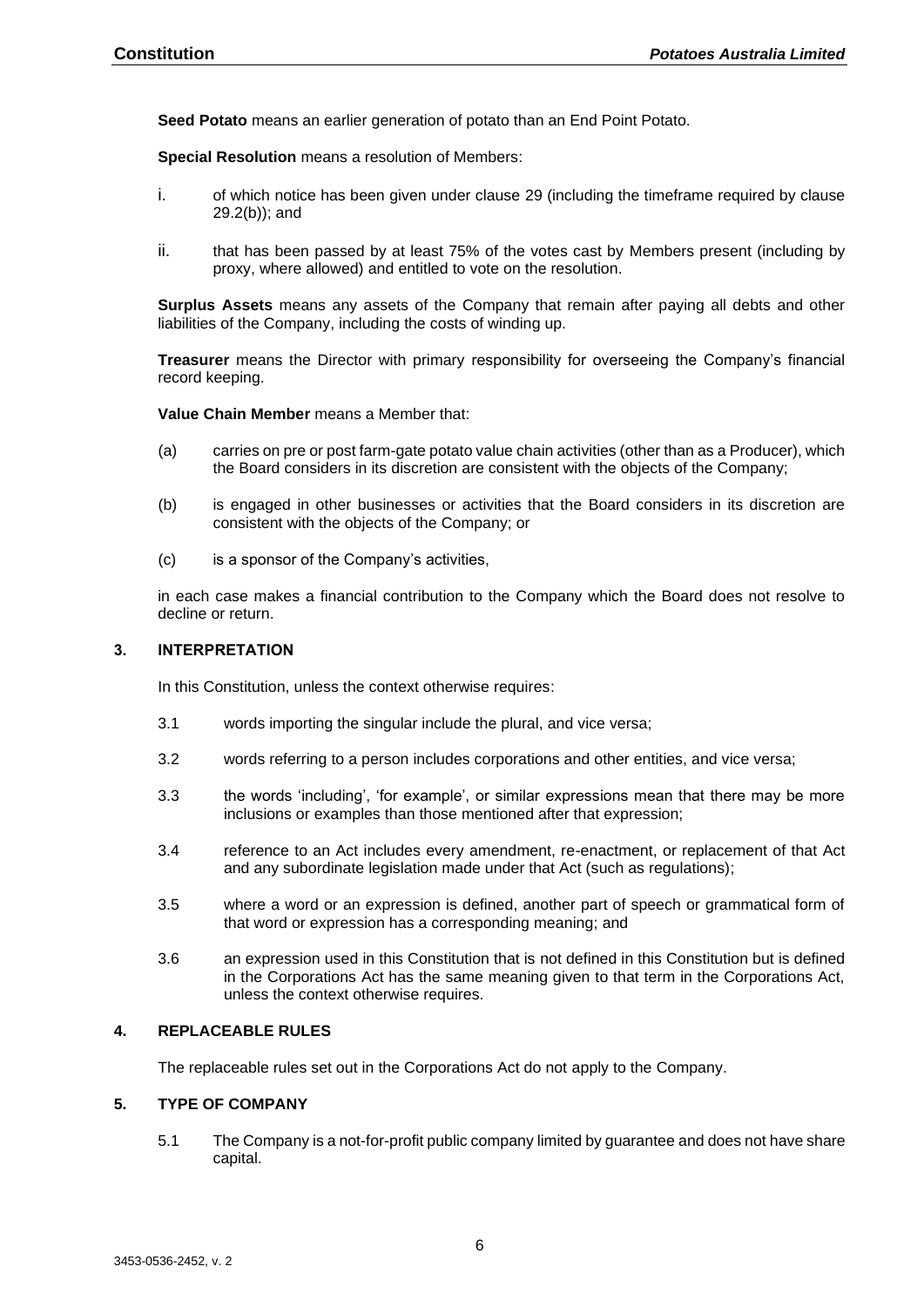- 5.2 The Company is established to be, and to continue as, a not-for-profit entity.
- 5.3 The Company is not established to be a charity registered with the Australian Charities and Not-for-profits Commission.

#### <span id="page-6-0"></span>**6. LIMITED LIABILITY OF MEMBERS**

- 6.1 Each Member must contribute an amount of not more than \$1.00 (**the guarantee**) to the property of the Company if the Company is wound up while the Member is a Member, or within 12 months after they stop being a Member, and this contribution is required to pay for the:
	- (a) debts and liabilities of the Company incurred before the Member stopped being a Member; or
	- (b) costs of winding up.
- 6.2 The liability of Members is limited to the amount of the guarantee.

#### <span id="page-6-1"></span>**7. DETERMINING PERCENTAGE OF VOTES**

7.1 Where a clause of this Constitution requires the percentage of votes a Member has to be worked out, that percentage must be worked out as at midnight before the relevant event.

#### <span id="page-6-3"></span><span id="page-6-2"></span>**8. OBJECTS**

- 8.1 The objects of the Company are to act in the best interests of, and generally advance, the Australian potato industry and to provide industry leadership, advocacy and services, and in that regard include:
	- (a) identifying and supporting the development of export marketing opportunities for the potato industry;
	- (b) identifying opportunities for, supporting and fostering research, development and extension in the potato industry, including liaising with the national potato industry advisory committees;
	- (c) commissioning, coordinating or undertaking consumer education and product promotional activity at state and national levels;
	- (d) representing Members in respect to legislative change or pending legislative change in any matter that may affect the potato industry;
	- (e) promoting and conducting education and training programs for Members;
	- (f) promoting and conducting seminars, exhibitions and public education as appropriate;
	- (g) facilitating the sharing of information and providing networking opportunities for Members;
	- (h) planning projects and delivering services funded by the potato industry or any other funds as may be established;
	- (i) fostering co-operation and goodwill between research, and educational institutions, and any other association or body formed for the betterment of the potato industry;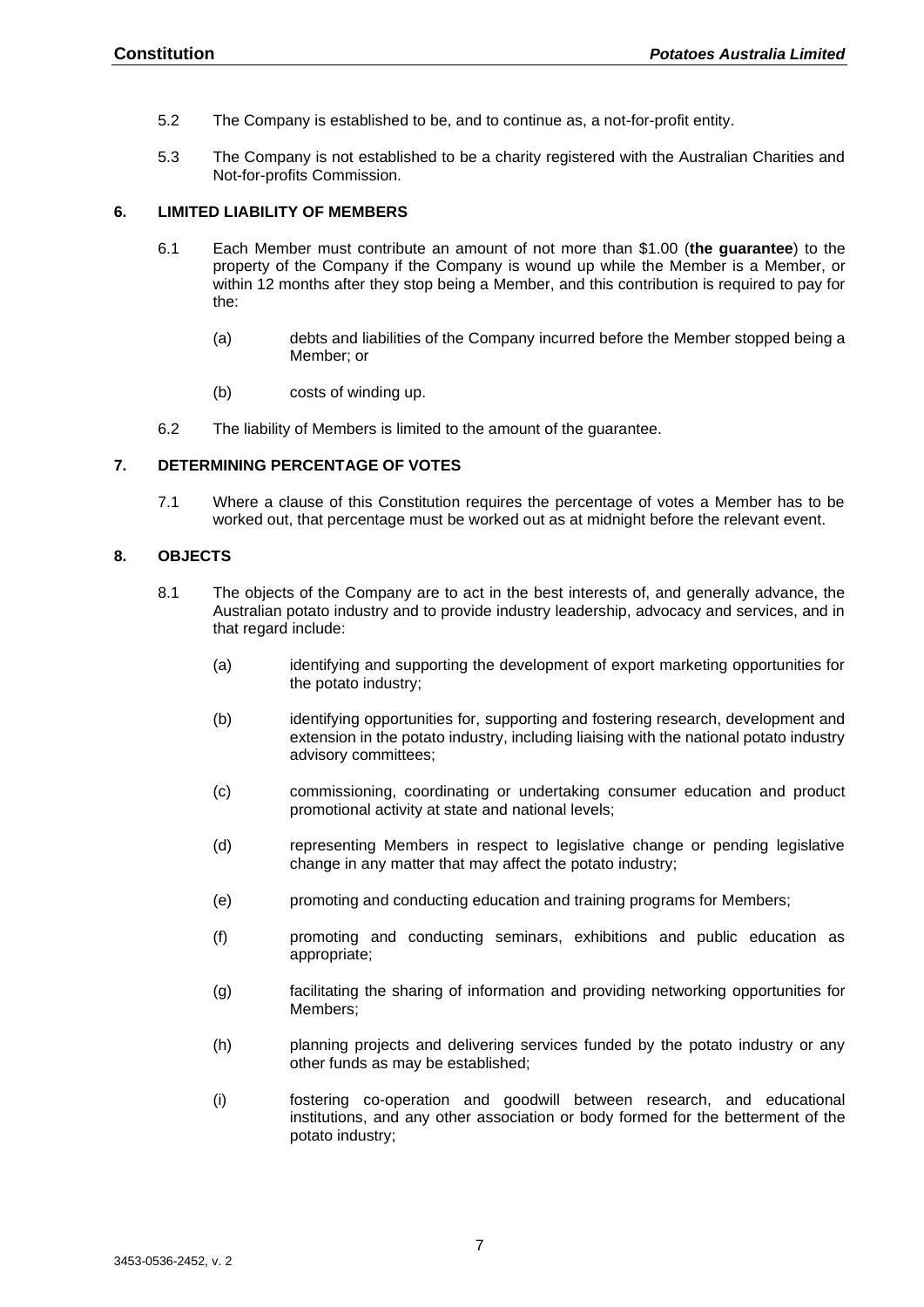- (j) affiliating with relevant regional, state and national industry organisations;
- (k) promoting the interests of the Company and doing all other lawful things as the Company may consider incidental or conducive to the attainment or advancement of the objects of the Company;
- (l) utilising industry funds wisely for the benefit of the potato industry;
- (m) identifying, developing, supporting and pursuing opportunities for the commercialisation of any intellectual property relating to potatoes or the potato industry, including without limitation establishing commercial ventures and relationships with third parties;
- (n) liaising and advocating with governments and regulatory bodies at all levels (Federal, State and local); and
- (o) doing all things as are incidental or conducive to any of the above objects.
- 8.2 In respect of the Company's objects under clause [8.1,](#page-6-3) the Company may:
	- (a) do all or any of the things authorised by the Corporations Act; and
	- (b) engage in any fundraising events and activities allowed by law.

#### <span id="page-7-0"></span>**9. POWERS**

Subject to clause [10,](#page-7-1) the Company has the following powers, which may only be used to carry out its purposes set out in clause 8:

- 9.1 the powers of an individual; and
- 9.2 all the powers of a company limited by guarantee under the Corporations Act.

#### <span id="page-7-3"></span><span id="page-7-1"></span>**10. NOT-FOR-PROFIT**

- 10.1 The Company must not distribute any income or assets directly or indirectly to its Members or their associates, except as provided in clauses [10.2](#page-7-2) and [66.](#page-31-3)
- <span id="page-7-2"></span>10.2 Clause [10.1](#page-7-3) does not stop the Company from doing the following things, provided they are done in good faith:
	- (a) paying a Member for goods or services they have provided or expenses they have properly incurred at fair and reasonable rates or rates more favourable to the Company;
	- (b) making a payment to a Member in carrying out the Company's objects; or
	- (c) paying a Member reasonable interest on any money lent to the Company by that Member.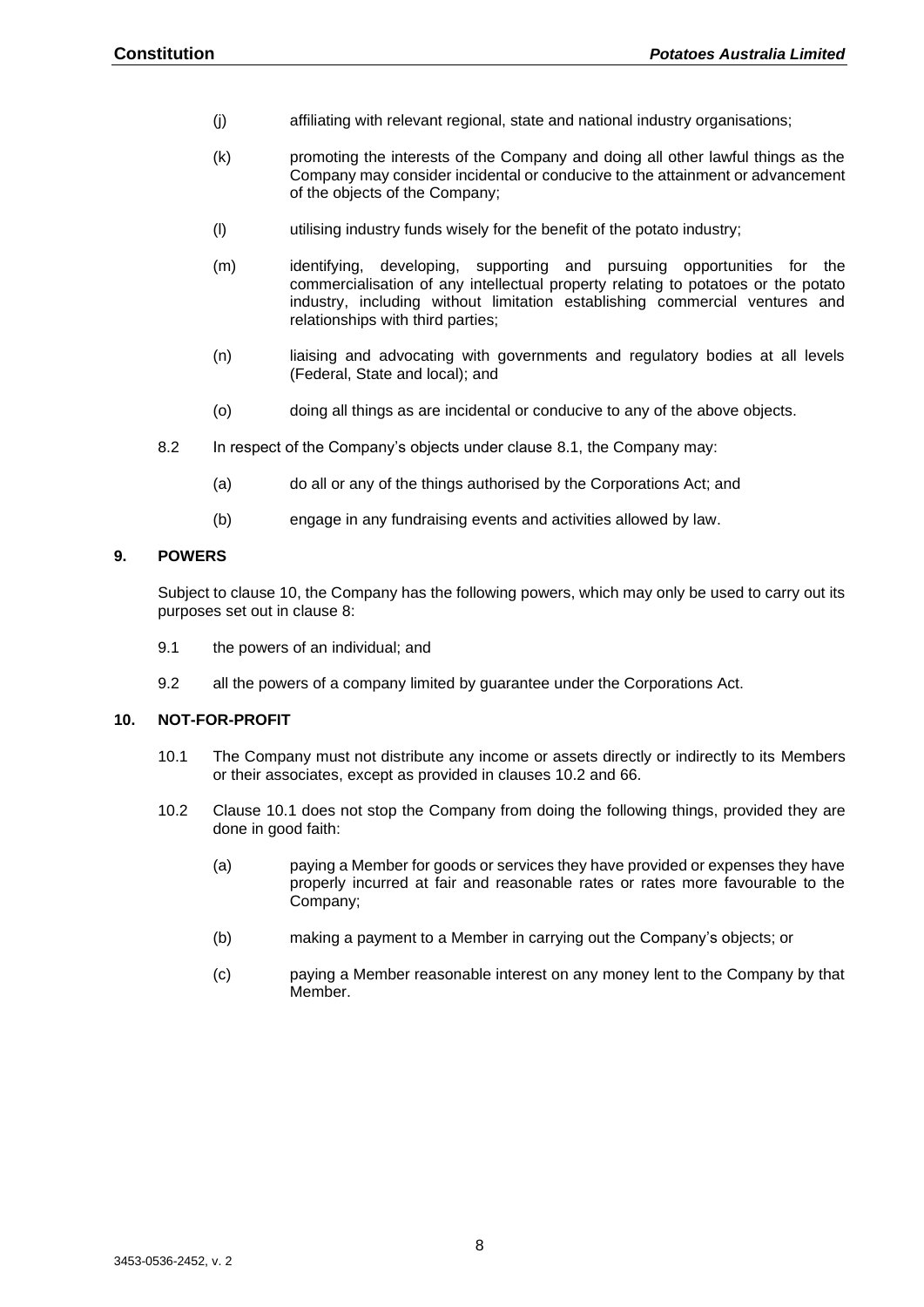## <span id="page-8-0"></span>**PART 2 – MEMBERSHIP**

#### <span id="page-8-3"></span>**11. INITIAL MEMBERS**

Upon the incorporation of the Company, the Directors will be deemed to be the Members of the Company. This position will continue until the Company has invited applications for membership and attained 10 Producer Members, at which point, the Company's Members will be only those people who have applied for and been granted membership as either a Producer Member or a Value Chain Member.

#### **12. CATEGORIES OF MEMBERS**

- 12.1 The Company has the following types of membership:
	- (a) Producer Member; and
	- (b) Value Chain Member.
- 12.2 All Members must be registered to one Membership Category only. A Producer must be registered as a Producer Member.
- 12.3 If an existing Producer Member ceases to be a Producer during a Membership Year, they will no longer be eligible to be a Member of the Company. The Company is not required to refund any portion of any membership fee paid in respect of that Membership Year.
- 12.4 The Board may, in its discretion, determine whether an applicant for Membership is, or an existing Member continues to be, a Producer. The Board may request that the applicant or Member provide such information as the Board reasonably considers necessary to assist in its determination.

#### <span id="page-8-1"></span>**13. RIGHTS OF MEMBERS**

- 13.1 All Members have the rights granted under this Constitution, including but not limited to:
	- (a) the right to receive notices of general meetings and all other documents sent to Members in respect of general meetings:
	- (b) the right to attend and speak at general meetings; and
	- (c) the right to vote at general meetings on any matter.
- 13.2 Subject to the terms of this Constitution, all Members are entitled to vote in respect of the election of all Directors.
- 13.3 Where a Member is a body corporate, it must exercise its powers under this Constitution through a Representative nominated pursuant to clause [18.](#page-10-1)
- 13.4 The rights of any Member under this Constitution shall be suspended automatically if that Member has not paid their membership fee in full (for Producer Members) or made an annual financial contribution (for Value Chain Members) three months after the due date for payment. Suspension will continue until such time as that Member pays all outstanding membership fees or makes an annual financial contribution to the Company, or is terminated as a Member.

#### <span id="page-8-2"></span>**14. MEMBERSHIP YEAR**

14.1 Each Membership Year starts on 1 July.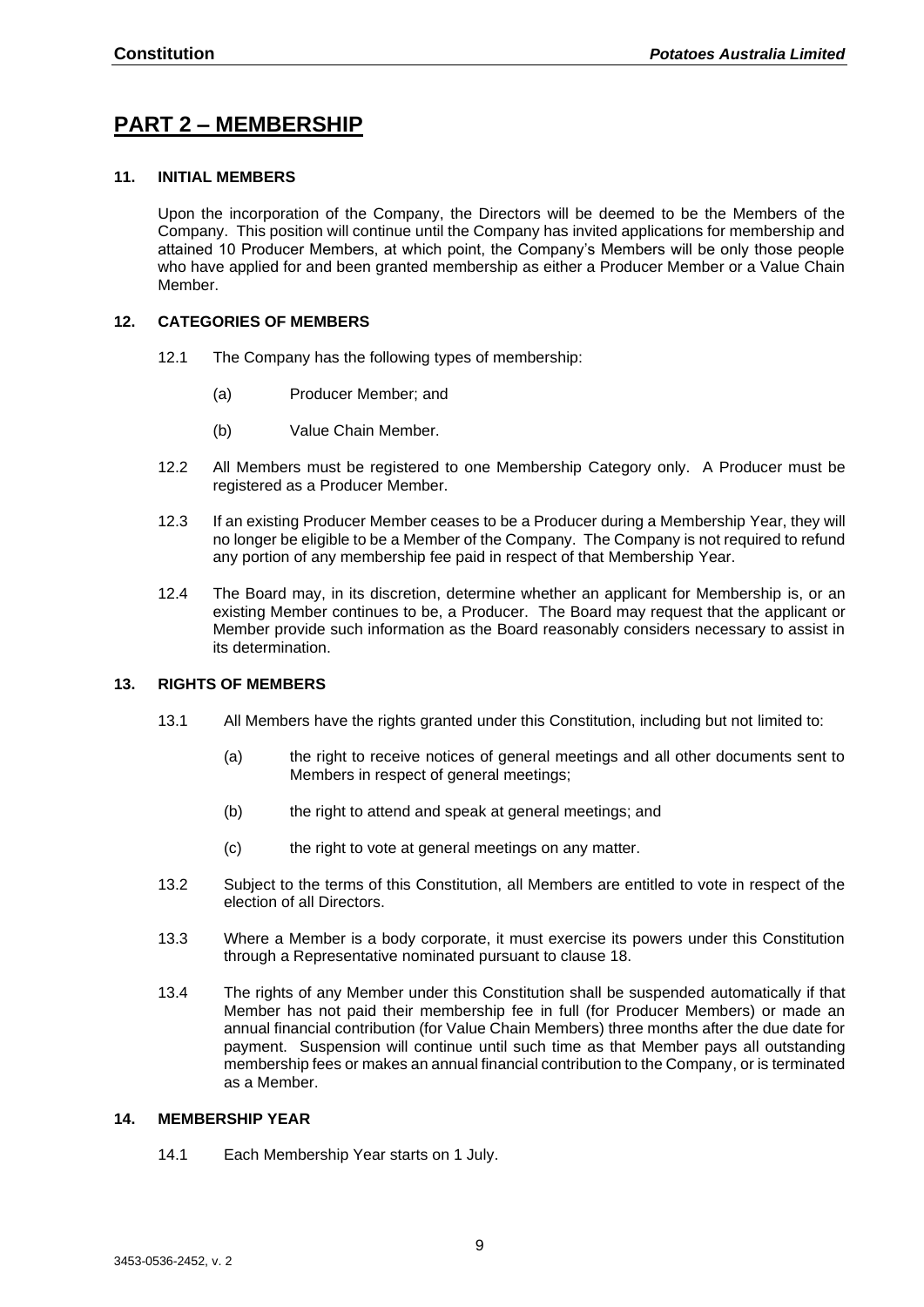14.2 Membership fees or financial contributions shall be payable annually on 1 July or at such other times as the Board shall determine in its absolute discretion.

#### <span id="page-9-0"></span>**15. PRODUCER MEMBERS**

- 15.1 Producer Members will be classified by reference to their annual tonnes of potato production as:
	- (a) Small;
	- (b) Medium;
	- (c) Large; or
	- (d) Extra-Large,

as set out in Schedule 1 (Producer Bands).

- 15.2 In calculating the Producer Bands, an equalisation factor is applied to equalise production of End Point Potatoes and Seed Potatoes (Equalisation Factor). The initial Equalisation Factor is 1.6 (1 tonne of Seed Potatoes is equivalent to 1.6 tonnes of End Point Potatoes), as calculated in Schedule 1.
- 15.3 The membership fees and voting right entitlements of Producer Members may be different for each Producer Band.
- 15.4 The initial membership fees and voting right entitlements of Producer Members are set out in Schedule 1 and will apply until amended in accordance with this Constitution.
- 15.5 From time to time:
	- (a) Members may, by Special Resolution in a general meeting, resolve to change:
		- (i) the tonnages that define each Producer Band;
		- (ii) the number and description of Producer Bands (for example, by adding or removing Producer Bands);
		- (iii) the Equalisation Factor; and/or
		- (iv) the number of votes that can be exercised by Producer Members within each Producer Band; and
	- (b) the Board may resolve to change the membership fees applicable to each Producer Band.

#### <span id="page-9-1"></span>**16. VALUE CHAIN MEMBERS**

- 16.1 Value Chain Members will be classified by reference to the value of their annual financial contribution to the Company as:
	- (a) Bronze;
	- (b) Silver;
	- (c) Gold; or
	- (d) Platinum,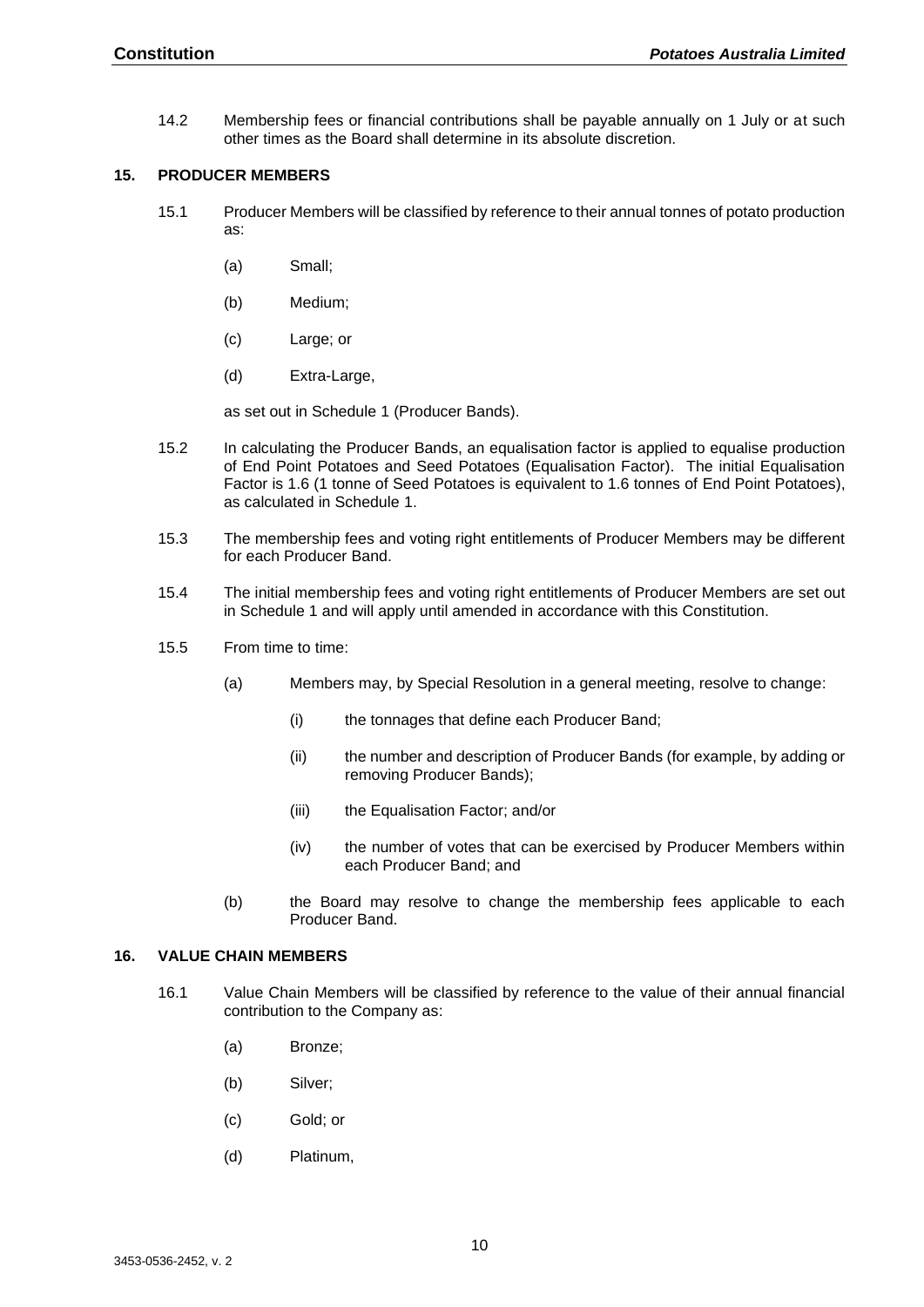(Tiers).

- 16.2 The voting right entitlements of each Tier of Value Chain Membership may be different.
- 16.3 The initial financial contribution for qualification to each Tier and the voting right entitlements of each Tier of Value Chain Members are set out in Schedule 2 and will apply until amended in accordance with this Constitution.
- 16.4 From time to time:
	- (a) Members may, by Special Resolution in a general meeting, resolve to change:
		- (i) the number and description of Tiers (for example, by adding or removing Tiers); and/or
		- (ii) the number of votes that may be exercised by Members in each Tier; and
	- (b) the Board may resolve to change the annual financial contribution required to qualify for each Tier.

#### <span id="page-10-0"></span>**17. FRESH AND PROCESSING SECTORS**

The Board may, in its discretion, when registering Members identify them as belonging to the Fresh Sector or the Processing Sector.

#### <span id="page-10-1"></span>**18. REPRESENTATIVE**

- 18.1 A Member being a body corporate must appoint one natural person, who shall not be a Member, to represent it at general meetings of the Company and to otherwise exercise all the rights of that Member granted under this Constitution (Representative).
- 18.2 Where a partnership of two or more persons applies to be a Member, all partners will be taken to be one Member and they must appoint a Representative to represent all partners at general meetings of the Company and to exercise all the rights of that Member granted under this Constitution.
- 18.3 A Representative shall be appointed by a resolution of the Member's board or other governing body.
- 18.4 A Representative shall be deemed to be a Member for all purposes until the authority to represent that Member is revoked and notified to the Company in writing.
- 18.5 A Member may replace its Representative from time to time by providing written notice to the Company.

#### <span id="page-10-2"></span>**19. REGISTER OF MEMBERS**

- 19.1 The Company must establish and maintain a register of Members, which must contain:
	- (a) the name, address, email and other such contact details of each Member and their current authorised contact person or Representative;
	- (b) current Membership Category, including their Producer Band or Tier (as the case may be);
	- (c) the date on which each Member was entered onto the register and admitted as a Member of the Company; and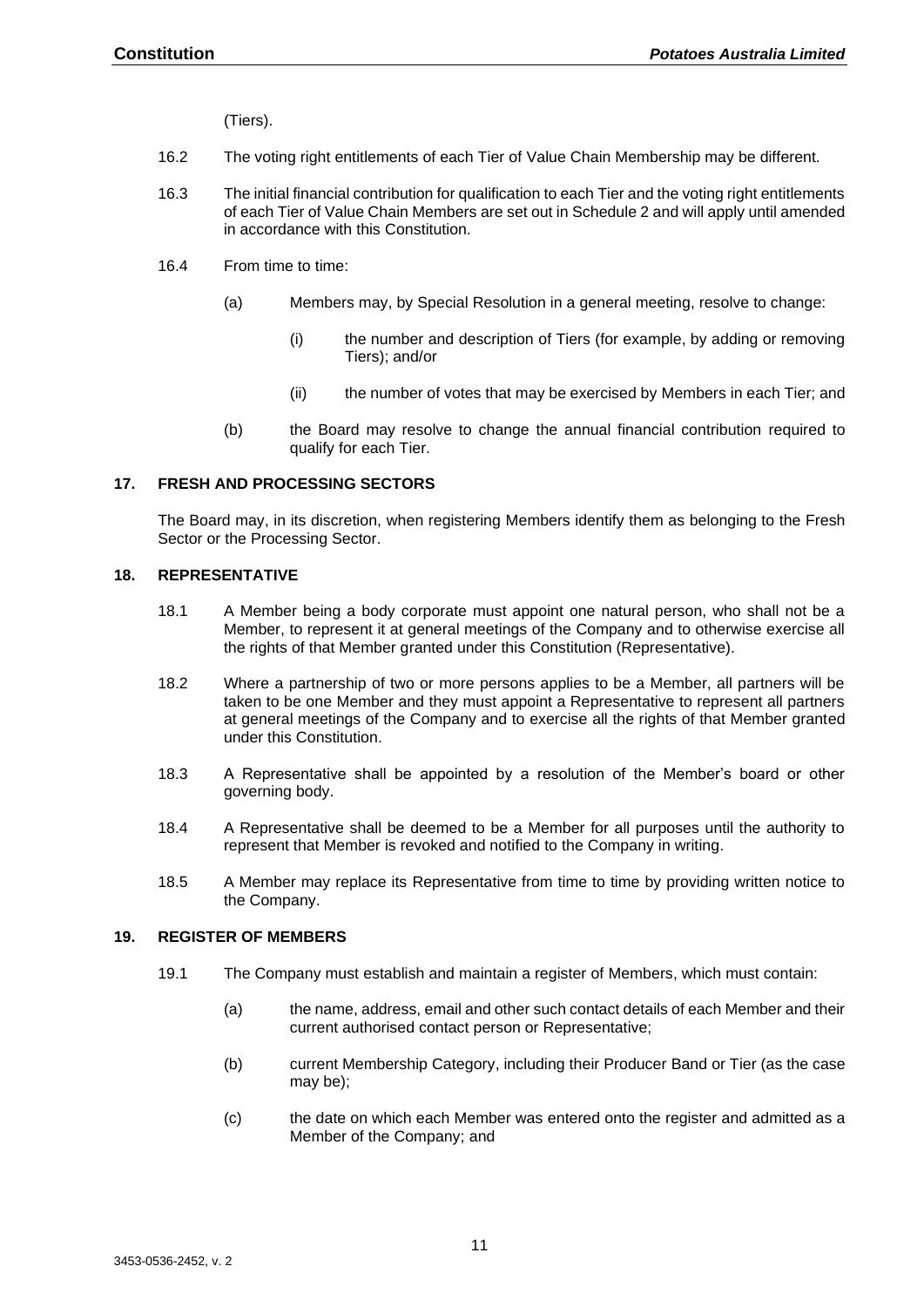- (d) if applicable, the date of and reason(s) for termination or cessation of Membership.
- 19.2 The Company must maintain the register for all current Members and for former Members for a period of at least 12 months after the cessation of their Membership or such longer period as required by law.
- 19.3 The confidentiality of Members' information (including the details of their current authorised contact person or Representative) shall be maintained in accordance with the *Privacy Act 1988* (Cth) and any other applicable privacy laws.

#### <span id="page-11-0"></span>**20. APPLICATIONS FOR MEMBERSHIP**

- 20.1 An applicant for Membership must:
	- (a) complete the application form provided or made available by the Company and deliver it to the Company;
	- (b) state the Membership Category to which the applicant applies;
	- (c) in the case of an application for Producer Membership, state which Producer Band applies to the applicant's annual production tonnes in the 12 months prior to the date of the application; and
- 20.2 Agree to comply with this Constitution, including paying the guarantee under clause 7 if required.
- 20.3 The Board must consider an application for membership within a reasonable time after it is received.
- 20.4 If the Board (in their absolute discretion) approve an application, the Secretary must:
	- (a) as soon as practicable, notify the applicant in writing to tell them that their application was approved; and
	- (b) upon payment of the membership fee (for Producer Members) or financial contribution (for Value Chain Members), enter the new Member on the register of Members.
- 20.5 If the Board (in its absolute discretion) rejects an application, the Secretary must write to the applicant as soon as possible to tell them that their application has been rejected, but does not have to give reasons.
- 20.6 The Board may delegate some or all of its powers under this clause [20](#page-11-0) to the CEO or such other person as the Board may determine from time to time.

#### <span id="page-11-2"></span><span id="page-11-1"></span>**21. MEMBERS OF AMALGAMATING BODIES**

- 21.1 Despite clause [20,](#page-11-0) if any existing not-for-profit entity (Amalgamating Body) agrees to amalgamate or merge with the Company, the Company may by resolution of the Board admit existing members of the Amalgamating Body as Members of the Company (Amalgamating Members), subject to their consent. In resolving to do so, the Board may, in its discretion:
	- (a) waive payment of membership fees or the need to make a financial contribution to the Company from the date the Amalgamating Members become Members of the Company to a date determined by the Board;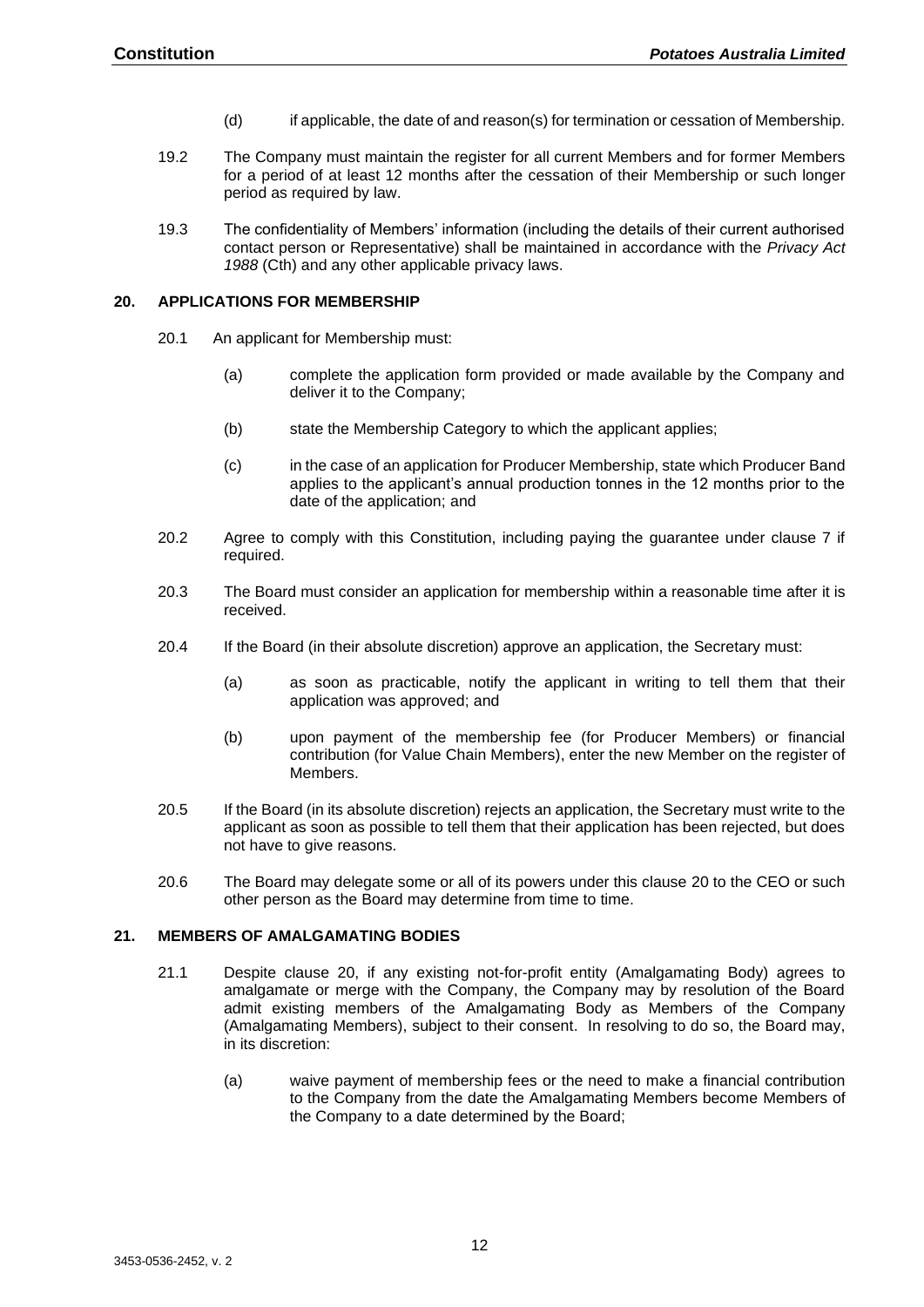- (b) determine the Membership Categories to which each Amalgamating Member will be admitted; and
- (c) decline to offer membership to specific members of the Amalgamating Body.
- 21.2 To avoid doubt, the Board's discretion in clause [21.1](#page-11-2) may be exercised in relation to members of Potatoes South Australia Inc. in the event that association amalgamates or merges with the Company.
- 21.3 The Company must cause details of the Amalgamating Members to be entered on the register of Members on, or as close as practicable to, the date on which the amalgamation or merger takes effect.\

#### <span id="page-12-0"></span>**22. WHEN A PERSON BECOMES A MEMBER**

22.1 An applicant will become a Member when they are entered on the register of members.

#### <span id="page-12-1"></span>**23. WHEN A PERSON STOPS BEING A MEMBER**

- 23.1 A person immediately stops being a Member if they:
	- (a) die;
	- (b) are wound up or otherwise dissolved or deregistered (for an incorporated member);
	- (c) notify the Company in writing that they no longer wish to be a Member; or
	- (d) have not responded within three months to a written request from the Secretary that they confirm in writing that they want to remain a member.
- 23.2 The Member will cease to be a Member with effect from the date of the relevant event in clause 22.1(a).

#### <span id="page-12-3"></span><span id="page-12-2"></span>**24. TERMINATION OF MEMBERSHIP**

#### Termination for Outstanding Membership Fees or Financial Contribution

- 22.1 The Board may resolve to terminate a Member if:
	- (a) in the case of a Producer Member, that Member's membership fees are outstanding for more than three months after the due date for payment;
	- (b) in the case of a Value Chain Member, the Member has failed to make an annual financial contribution to the Company within three months after the start of the Membership Year; or
	- (c) in the case of any Member, a debt due to the Company (other than membership fees or an annual financial contribution) is outstanding for more than three months after the due date for payment,

provided always that the Board may reinstate that membership on such terms as it thinks fit.

24.2 The Member will cease to be a member of the Company as at the date of the Board's resolution.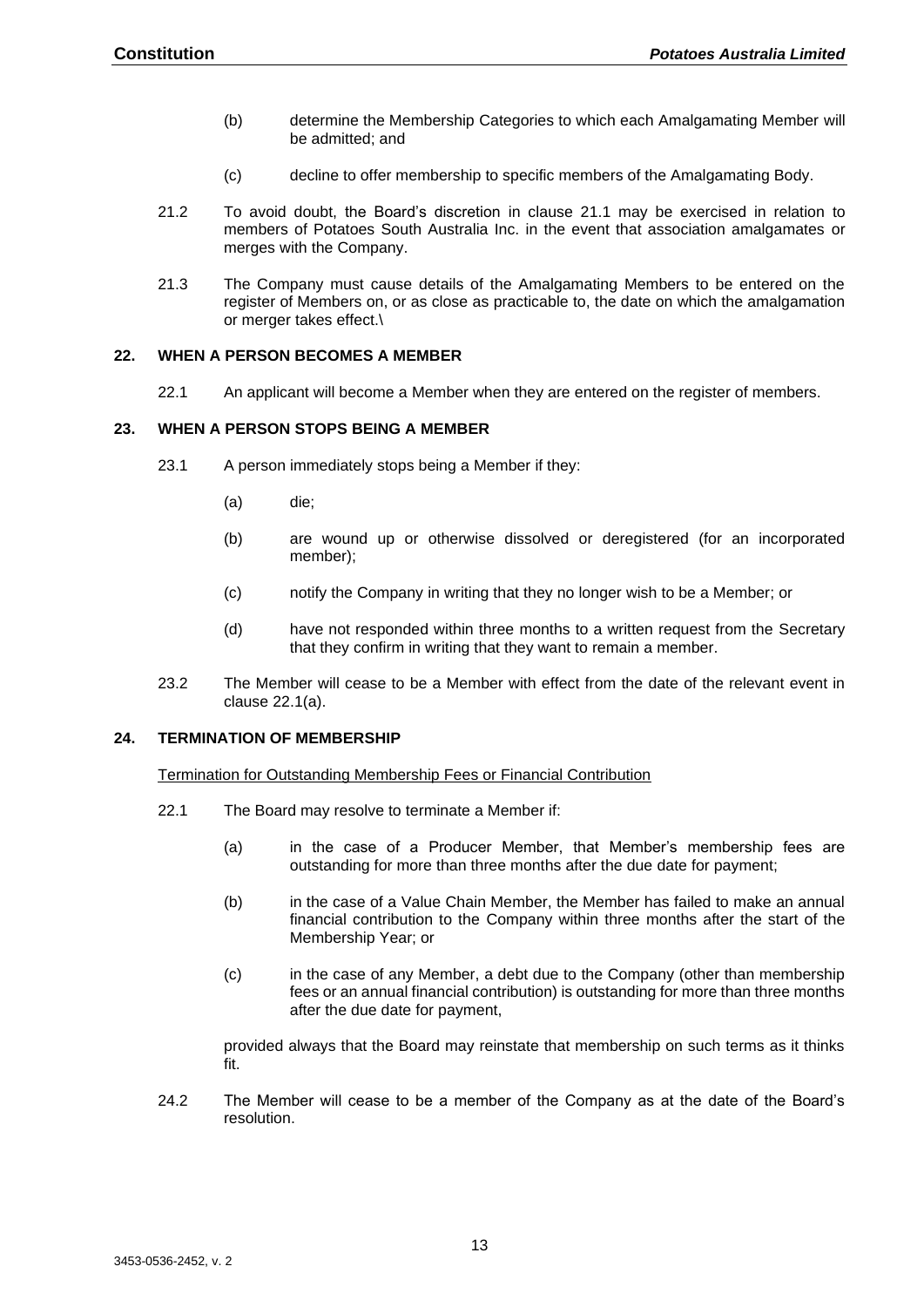#### <span id="page-13-0"></span>**Termination for Misconduct**

- 24.3 The Board may at any time terminate the membership of a Member if the Member:
	- (a) refuses or neglects to comply with this Constitution or any applicable by-laws made by the Board; or
	- (b) engages in conduct which, in the opinion of the Board, is detrimental to the interests of the Company.
- 24.4 At least 14 days before the Board terminates the membership of a Member, the Secretary must notify the Member in writing that:
	- (a) the Board in considering whether to terminate the membership of the Member;
	- (b) the date on which the Board will decide whether or not to terminate the membership of the Member;
	- (c) details of what the Member is alleged to have done or not done;
	- (d) that the member may provide written submissions to the Board relating to the allegation of misconduct or the consequences that should flow from any findings of misconduct.
- 24.5 The Secretary must notify the Member as soon as possible after the Board determines whether or not to terminate the membership of the Member.
- 24.6 In the event of a determination to terminate the Member's membership, the Member shall cease to be a Member (subject to clause 24.6) 14 days after the Board has communicated its determination to the Member.
- 24.7 A Member may appeal the termination of their Membership to the Company at a general meeting. The intention to appeal shall be communicated to the Secretary of the Company within 14 days after the determination of the Board has been communicated to the Member. The Member may not appeal if they fail to communicate their intention to appeal within that timeframe.
- 24.8 In the event of an appeal, the appellant's membership of the Company shall not be terminated unless the determination of the Board to expel the Member is upheld by the Members in a general meeting (by way of an Ordinary Resolution) after the appellant has been heard by the Members, and in such event the appellant's membership will be terminated at the date of the general meeting at which the determination of the Board is upheld.

#### <span id="page-13-1"></span>**25. CONSEQUENCES OF CESSATION OR TERMINATION OF MEMBERSHIP**

Where a Member ceases to be a Member of the Company for any reason:

- 23.1 Membership fees or financial contributions paid in advance will not be refunded (in whole or in part) to a person who ceases to be a Member, except at the discretion of the Board.
- 23.2 the Member shall be liable for any outstanding membership fees (in the case of Producer Members) or financial contribution (in the case of Value Chain Members) or any other debts owing to the Company, which may each be recovered as a debt due to the Company; and
- 23.3 the secretary must enter the date on which and reasons for which the Member ceased to be a Member.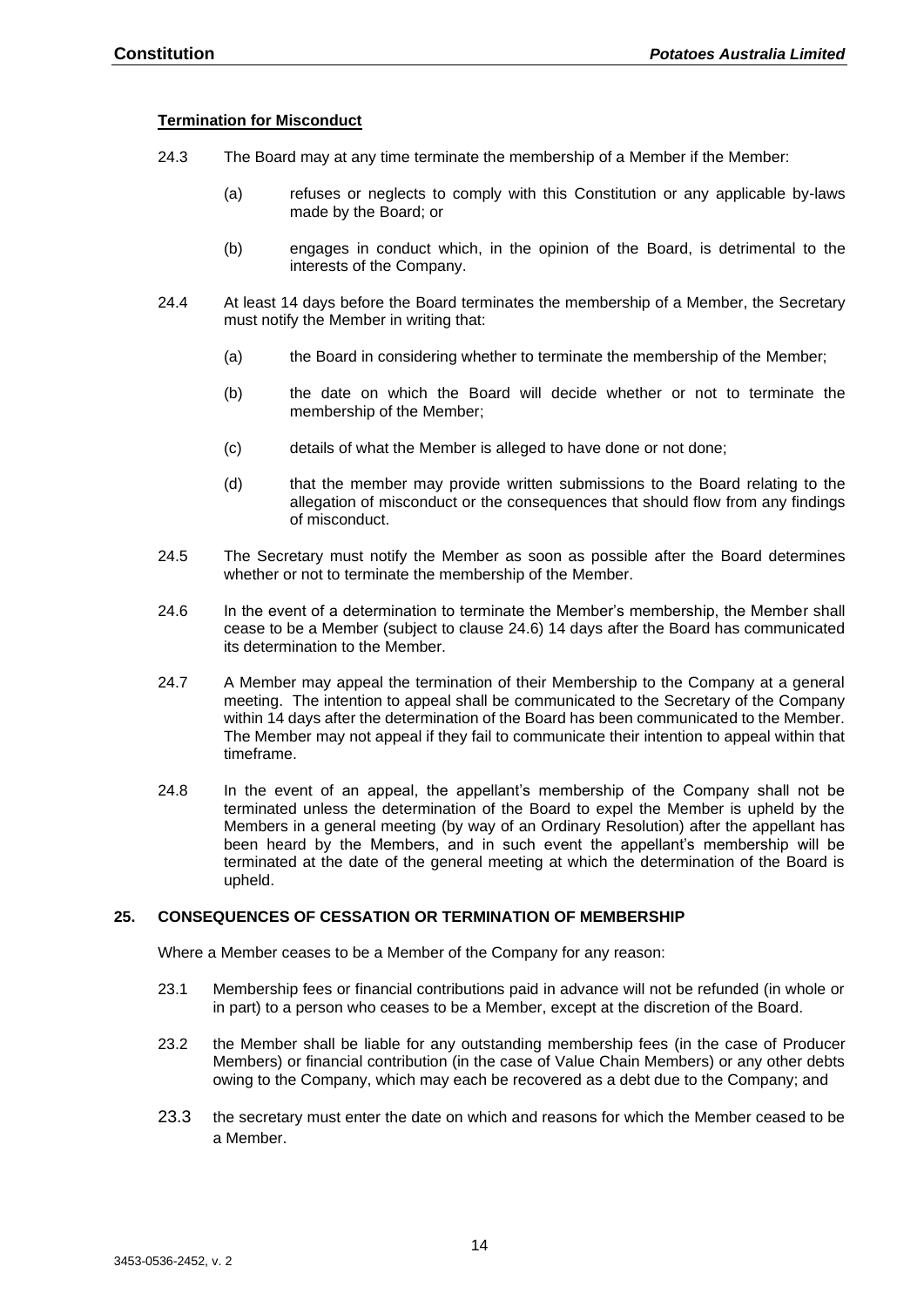## <span id="page-14-0"></span>**PART 3 – GENERAL MEETINGS**

#### <span id="page-14-1"></span>**26. ANNUAL GENERAL MEETING**

- 26.1 The Board shall call an annual general meeting to be held:
	- (a) within 18 months after registration of the Company; and
	- (b) after the first annual general meeting, within five months of the end of each of the Company's financial years.
- 26.2 The order of the business at the annual general meeting shall be:
	- (a) the confirmation of the minutes of the previous annual general meeting and of any special general meeting held since that meeting;
	- (b) the consideration of the accounts and reports of the Board and the auditor's report (if an auditor's report is required);
	- (c) if applicable, the election of Directors;
	- (d) the appointment of an auditor, if required;
	- (e) any other business notified in the notice convening the annual general meeting; and
	- (f) any other business requiring consideration by the Company in general meeting.

#### <span id="page-14-2"></span>**27. SPECIAL GENERAL MEETING**

- 27.1 The Board may call a special general meeting of the Company at any time.
- 27.2 If Members with at least 5% of the votes that may be cast at a general meeting make a written request to the Company for a general meeting to be held, the Directors must:
	- (a) within 21 days of the Members' request, give all Members notice of a general meeting; and
	- (b) hold the general meeting within 2 months of the Members' request.
- <span id="page-14-3"></span>27.3 The Members who make the request for a general meeting must:
	- (a) state in the request the purpose of the meeting and any resolution to be proposed at the meeting;
	- (b) sign the request (including by separate but identically worded counterparts); and
	- (c) give the request to the Company.
- 27.4 If a special general meeting is not convened within two months, as required by clause [27.2\(b\)](#page-14-3) above, the requisitionists, or at least 50% of their number, may convene a special general meeting. Such a meeting shall be convened in the same manner as nearly as practical as a meeting convened by the Board, and for this purpose the Board shall ensure that the requisitionists are supplied free of charge with particulars of the Members entitled to receive a notice of meeting. The reasonable expenses of convening and conducting such a meeting shall be borne by the Company.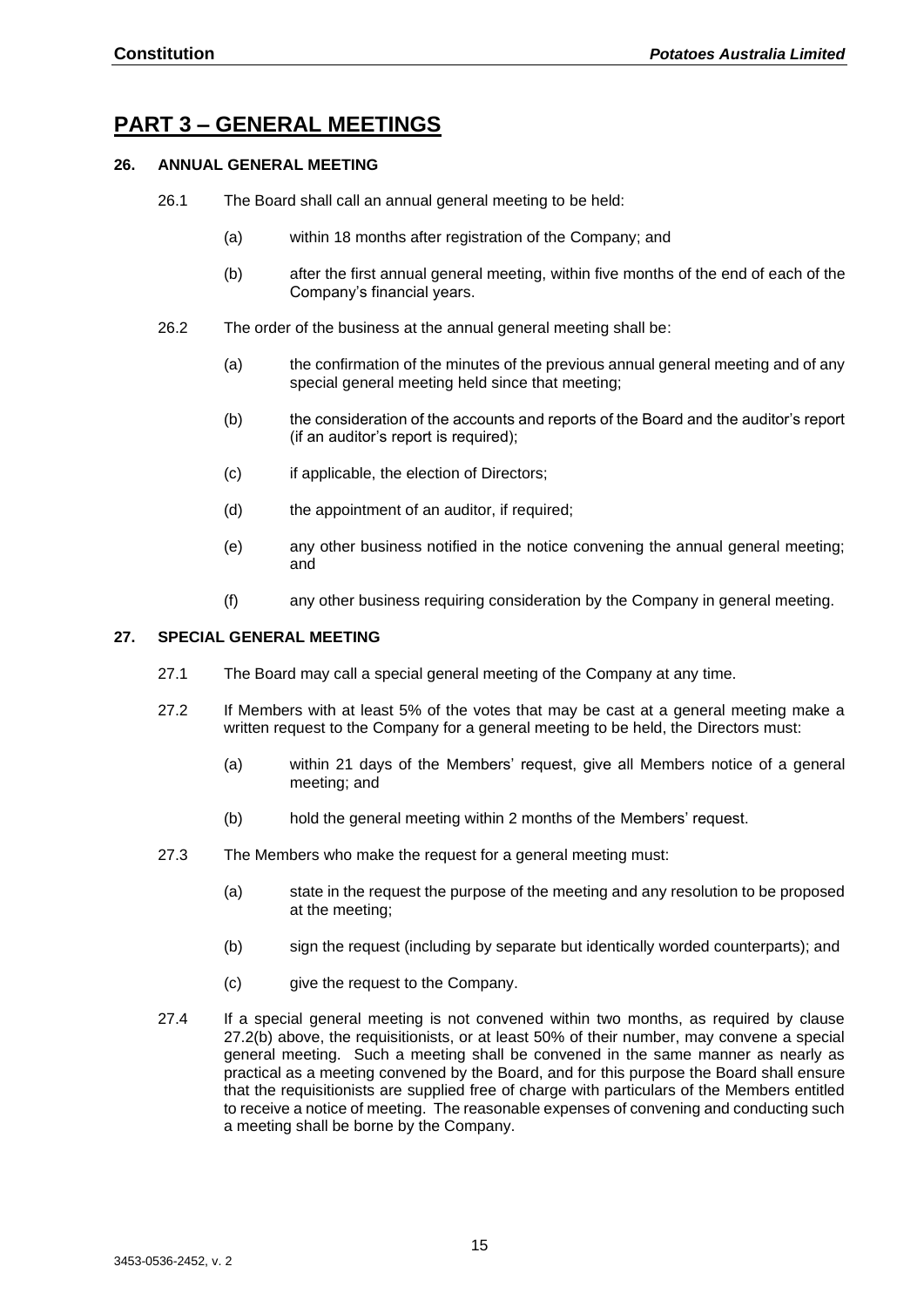#### <span id="page-15-0"></span>**28. MEMBERS' RESOLUTIONS**

- <span id="page-15-3"></span>28.1 Members with at least 5% of the votes that may be cast on a resolution may give:
	- (a) written notice to the Company of a resolution they propose to move at a general meeting (Members' Resolution); and
	- (b) a written request to the Company that the Company give all of its Members a statement about the proposed Members' Resolution (Members' Statement) .
- 28.2 A notice of a Members' Resolution must set out the wording of the proposed resolution and be signed by the Members proposing the resolution (including by separate but identically worded counterparts).
- 28.3 If the Company has been given notice of a Members' Resolution under clause [28.1\(a\),](#page-15-3) the resolution must be included in the notice of meeting for the next general meeting held more than two months after the notice is given and considered at that meeting, and any Members' Statement must also be included with the notice of meeting.
- 28.4 This clause does not limit any other right that a Member has to propose a resolution at a general meeting.

#### <span id="page-15-1"></span>**29. NOTICE OF GENERAL MEETINGS**

- 29.1 Notice of a general meeting must be given to:
	- (a) each Member entitled to vote at the meeting;
	- (b) each Director; and
	- (c) the auditor (if any).
- 29.2 Notice of a general meeting must be provided in writing at least:
	- (a) 14 days before the general meeting; unless
	- (b) a Special Resolution is to be proposed, in which case notice must be given 21 days before the meeting.
- <span id="page-15-5"></span><span id="page-15-2"></span>29.3 At least 21 days before a notice of an annual general meeting is sent to Members in a year when Directors will be retiring under clauses [40.5](#page-19-2) or [40.6,](#page-19-3) the Company must notify Members that nominations for Directors may be made by notice to the Company and that the deadline for nominations is 28 days prior to the annual general meeting (refer clause [41.1\)](#page-20-2).
- <span id="page-15-4"></span>29.4 A notice of a general meeting may be delivered to a Member personally, by sending it by post or email to the address appearing in the register of Members. Where a notice is sent by post, the service is effected by properly addressing, prepaying and posting a letter or packet containing the notice and unless the contrary is proved, service will be taken to have been effected at the time at which the letter or packet would be delivered in the ordinary course of post. Where a notice is sent by electronic mail, the service is effected at the time and on the day shown in the sender's server, if it shows that the notice was sent or otherwise routed to the person's electronic address or server last notified, and has not been rejected or returned by the server.
- 29.5 Notwithstanding clause [29.4,](#page-15-4) the business transacted at a general meeting will not be invalidated by the failure to successfully deliver a notice of meeting to Members comprising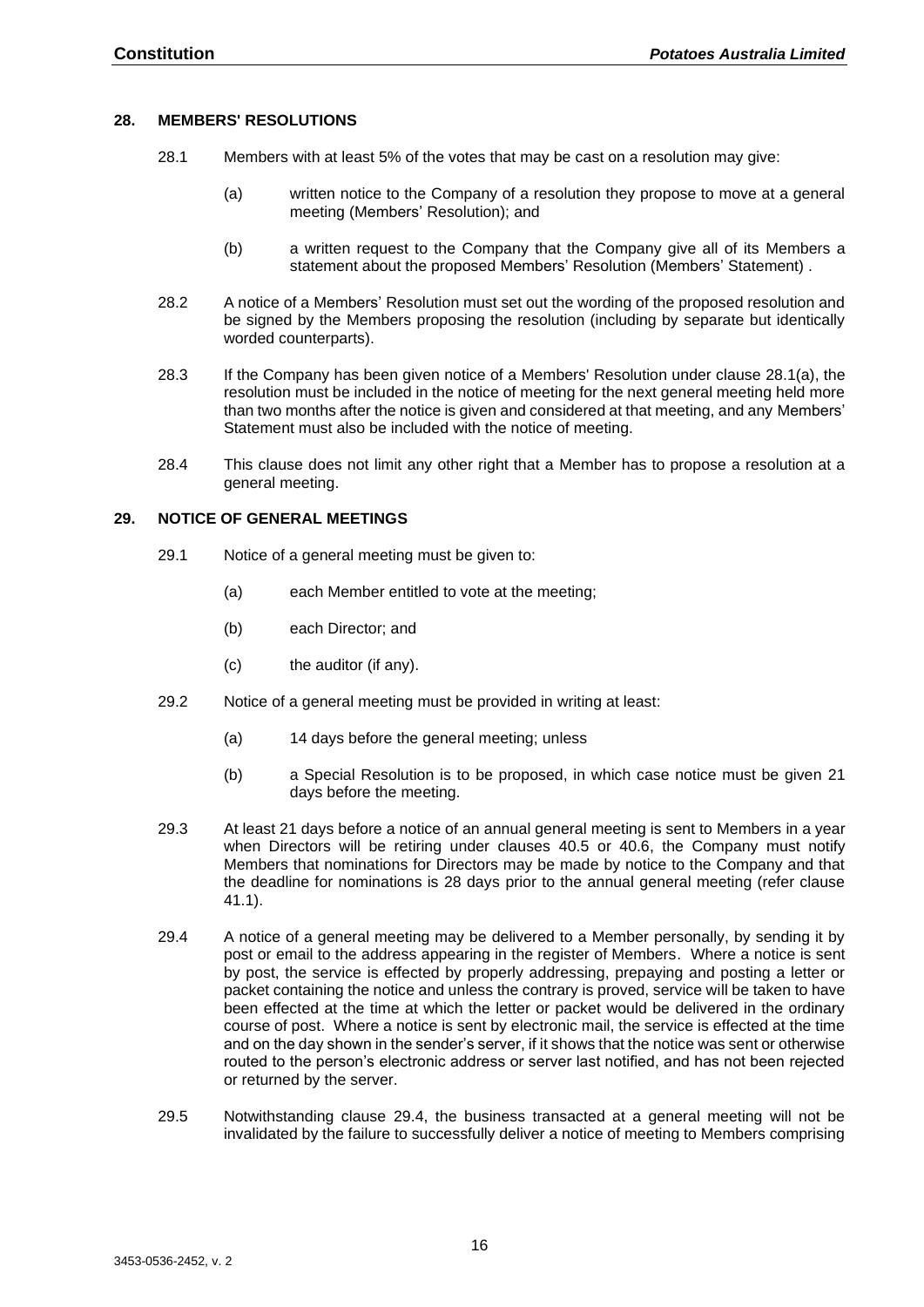less than 5% of all Members by number and by voting entitlements, provided at least one bona fide attempt to deliver the a notice of meeting to affected Members.

- 29.6 Notice of a general meeting must include:
	- (a) the place, date and time for the meeting (and if the meeting is to be held in two or more places, the technology that will be used to facilitate this);
	- (b) the general nature of the meeting's business:
	- (c) if applicable, that a Special Resolution is to be proposed and the words of the proposed resolution;
	- (d) if applicable, any Members' Resolution or Members' Statement (refer clause [28\)](#page-15-0); and
- 29.7 a statement that Members have the right to appoint in writing a natural person who is also a Member or a Representative of a Member to be their proxy to attend and vote at the general meeting, provided that the proxy form is delivered to the Company at its registered address or any other address specified in the notice of meeting (including an electronic address) at least 48 hours before the meeting.
- 29.8 If a general meeting is adjourned for one month or more, the Members must be given new notice of the resumed meeting.

#### <span id="page-16-0"></span>**30. QUORUM AT GENERAL MEETINGS**

- 30.1 Five Members present personally or by proxy shall constitute a quorum for the transaction of business at any general meeting.
- 30.2 No business may be conducted at a general meeting if a quorum is not present. Any business conducted at the general meeting while a quorum is present will be valid notwithstanding that a quorum is subsequently lost.
- 30.3 If there is no quorum present within 30 minutes after the starting time stated in the notice of general meeting, a meeting convened upon the requisition of Members shall lapse. In any other case, the general meeting is adjourned to the same day in the next week, at the same time and place.
- 30.4 If no quorum is present at the resumed meeting within 30 minutes after the starting time set for that meeting, the meeting is cancelled.

#### <span id="page-16-1"></span>**31. AUDITOR'S RIGHT TO ATTEND MEETINGS**

- 31.1 The auditor (if any) is entitled to attend any general meeting and to be heard by the Members on any part of the business of the meeting that concerns the auditor in the capacity of auditor.
- 31.2 The Company must give the auditor (if any) any communications relating to the general meeting that a Member of the Company is entitled to receive.

#### <span id="page-16-2"></span>**32. USING TECHNOLOGY TO HOLD MEETINGS**

- 32.1 The Company may hold a general meeting at two or more venues using any technology that gives:
	- (a) the Members as a whole; or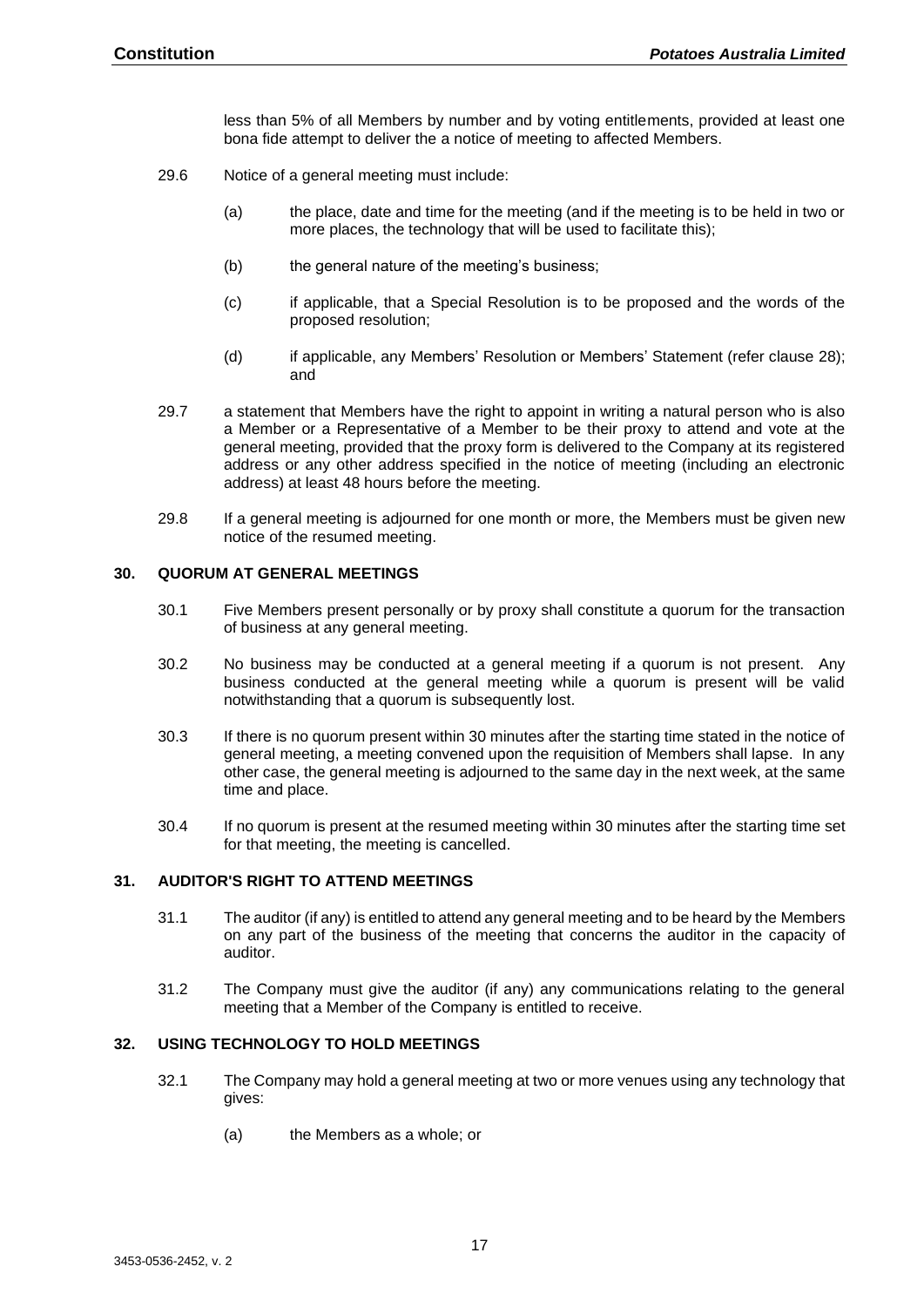(b) specific Members who have notified the Company they wish to attend the general meeting but cannot do so in person,

a reasonable opportunity to participate, including to hear and be heard.

32.2 Anyone using this technology is taken to be present in person at the meeting.

#### <span id="page-17-0"></span>**33. CHAIRPERSON FOR GENERAL MEETINGS**

- 33.1 Subject to this clause [33,](#page-17-0) the Chairperson will chair general meetings.
- 33.2 If the Chairperson has notified the Company that they will not be attending the general meeting, or (having not so notified the Company) is not present within 30 minutes after the starting time set for the general meeting, the Deputy Chairperson will chair the general meeting.
- 33.3 The Members present and entitled to vote at a general meeting may choose a Director or Member to be the chairperson for that meeting if both the Chairperson and Deputy Chairperson have notified the Company that they will not be present at the meeting or (having not so notified the Company) are not present within 30 minutes after the starting time set for the general meeting, or otherwise state they do not wish to act as chairperson of the general meeting.

#### <span id="page-17-1"></span>**34. ADJOURNMENT OF MEETINGS WITH A QUORUM**

- 34.1 If a quorum is present, a general meeting must be adjourned if a majority of Members present direct the chairperson of the meeting to adjourn it.
- 34.2 Only unfinished business may be dealt with at a meeting resumed after an adjournment.

#### <span id="page-17-2"></span>**35. NUMBER OF VOTES**

Each Member has the number of votes relevant to their Producer Band or Value Chain Member Tier, as set out in **Schedule 1** and **Schedule 2** (as applicable) and amended from time to time in accordance with this Constitution.

#### <span id="page-17-3"></span>**36. VOTING BY CHAIRPERSON**

- 36.1 The chairperson of a general meeting may exercise a personal deliberate vote at the meeting if they are a Member of the Company.
- 36.2 The chairperson of a general meeting does not have a casting vote.

#### <span id="page-17-4"></span>**37. VOTING AT GENERAL MEETINGS**

- 37.1 Subject to this Constitution, a question for decision at a general meeting, other than a Special Resolution, must be determined by a majority of Members who vote in person or by proxy at that meeting.
- 37.2 A question for decision at a general meeting may be determined by a show of hands, but in so voting each Member is taken to be exercising the number of votes that they are entitled to exercise under this Constitution. On a show of hands, the meeting chairperson's decision is conclusive evidence of the result of the vote.
- 37.3 A question for decision at a general meeting may be determined by a poll, if:
	- (a) three Members request a poll prior to a vote being taken; or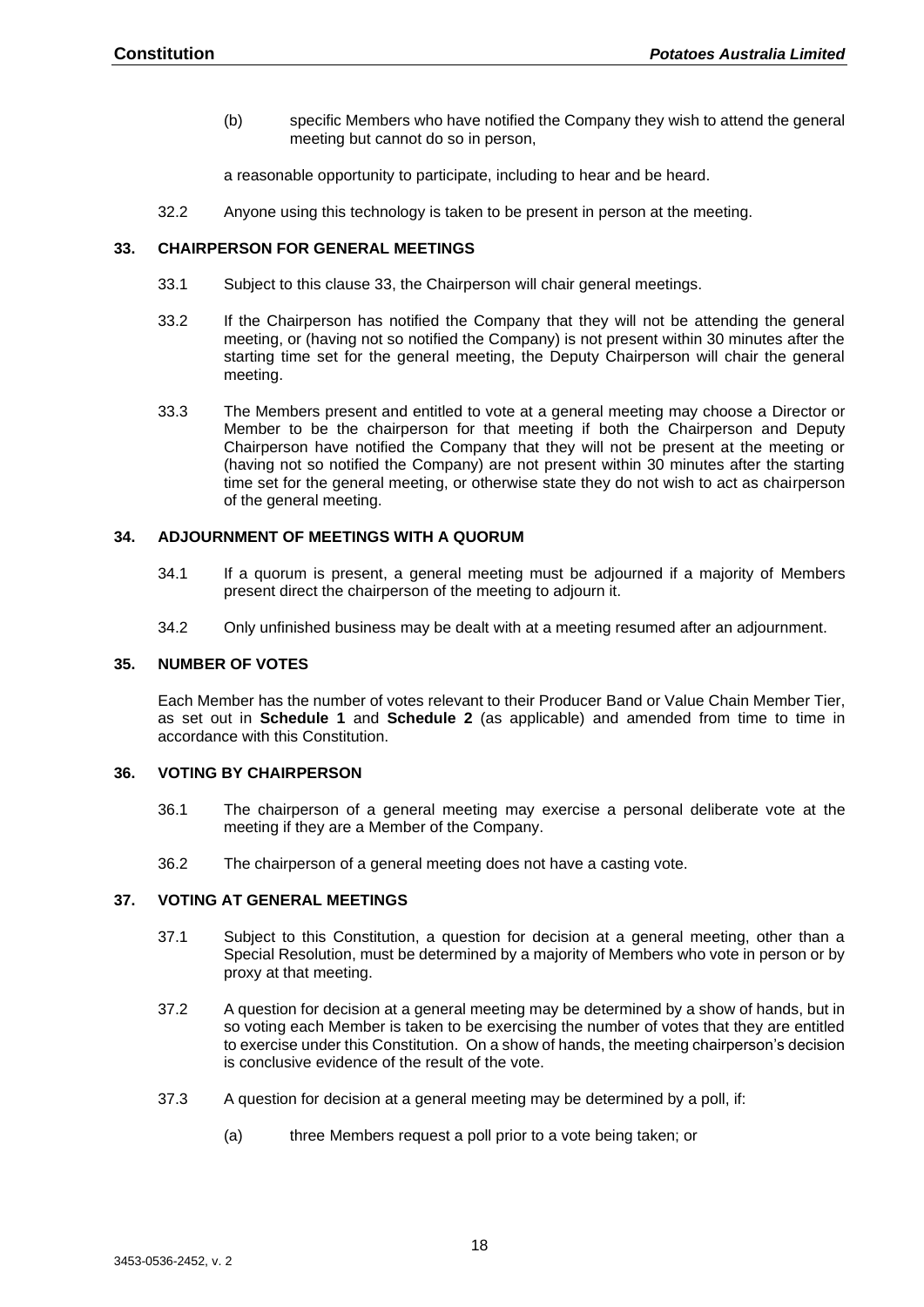- (b) a vote has been taken on a show of hands and either the chairperson of the meeting, or alternatively three Members, state that they are uncertain as to the result of the vote on the show of hands (or words of like effect).
- 37.4 A poll must be conducted in a manner specified by the chairperson of the meeting and the result of the poll is the resolution of the meeting on that question (even if there was a prior vote taken on a show of hands).
- 37.5 A poll demand for the election of a person presiding or on a question of adjournment must be taken immediately. Any other poll may be conducted at any time before the close of the meeting.
- 37.6 The chairperson of the meeting and the minutes do not need to state the number or proportion of the votes recorded in favour or against on a show of hands.

#### <span id="page-18-0"></span>**38. APPOINTMENT OF PROXY**

- 38.1 A Member may appoint a proxy to attend and vote at a general meeting on their behalf. The Company may prescribe a form for the appointment of proxies, containing details including the proxy's name. An appointment of a proxy is valid only for the general meeting to which it relates and is not a continuing appointment.
- 38.2 A proxy does not have the authority to speak and vote for a Member at a meeting while the member is at the meeting.
- 38.3 Unless the Company receives written notice before the start or resumption of a general meeting at which a proxy votes, a vote cast by the proxy is valid even if, before the proxy votes, the appointing Member:
	- (a) dies;
	- (b) is mentally incapacitated;
	- (c) revokes the proxy's appointment; or
	- (d) revokes the authority of a Representative or agent who appointed the proxy.
- 38.4 A proxy appointment may specify the way the proxy must vote on a particular resolution.

#### <span id="page-18-1"></span>**39. VOTING BY PROXY**

- 39.1 A proxy is entitled to vote on a show of hands provided that where the proxy is also a Member or Representative of a Member, or holds multiple proxies, the proxy must cast all votes being exercised the same way and not in different ways in different capacities.
- 39.2 When a vote is held, a proxy:
	- (a) does not need to vote, unless the proxy appointment specifies the way they must vote;
	- (b) if the way they must vote is specified on the proxy form, must vote that way; and
	- (c) if the proxy is also a Member or Representative of a Member, or holds more than one proxy, may cast the votes held in different ways where a poll is conducted.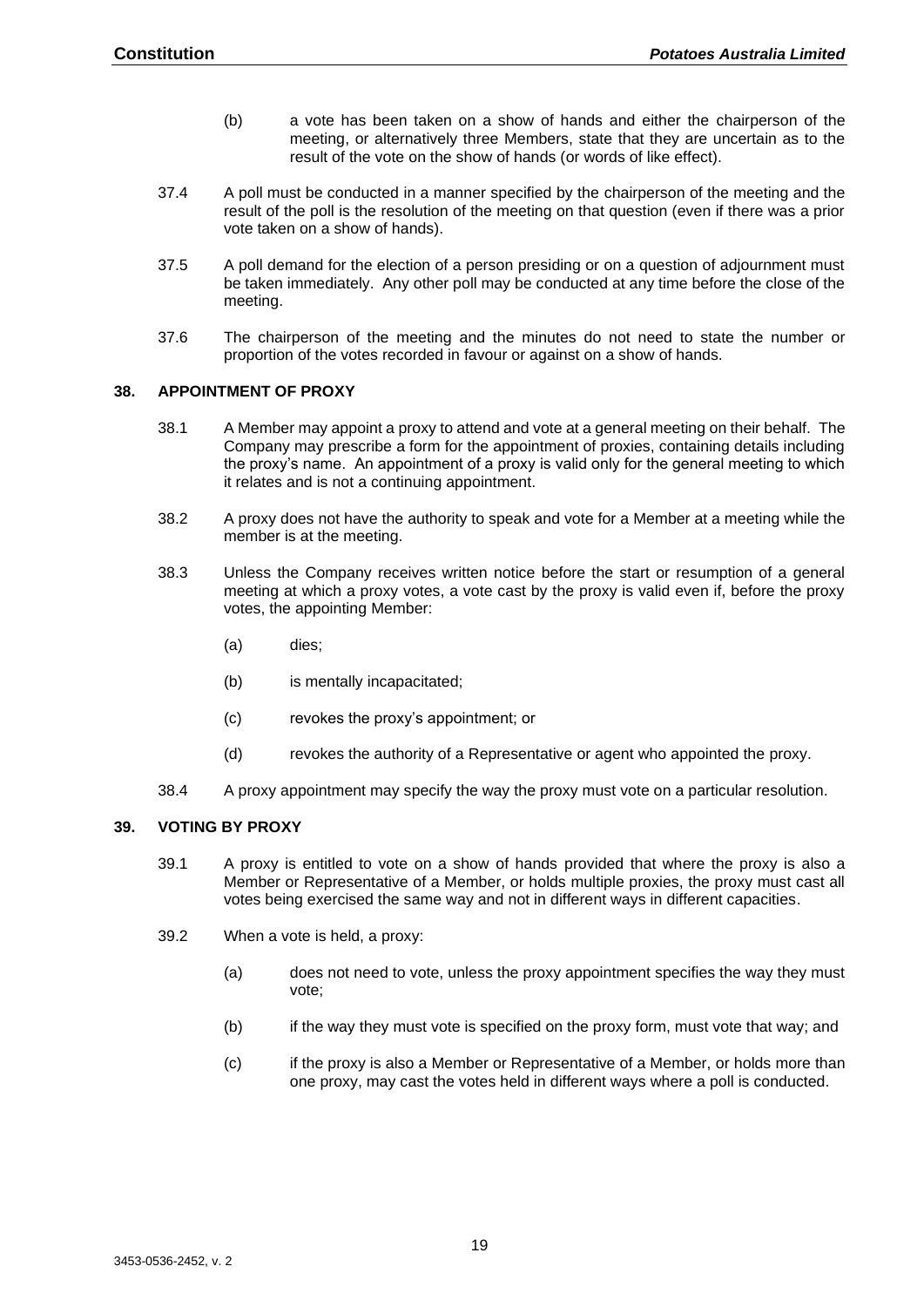## <span id="page-19-0"></span>**PART 4 – THE BOARD**

#### <span id="page-19-4"></span><span id="page-19-1"></span>**40. NUMBER AND ROTATION OF DIRECTORS**

- 40.1 The Company must have at least five and no more than ten Directors, including the independent Chairperson appointed by the Board under clause 40.2.
- <span id="page-19-6"></span>40.2 The Board may determine the number of Directors who are appointed within the range in clause [40.1.](#page-19-4) Within that range, the Board must be comprised of the following number of Member Directors and Independent Directors (including the Chairperson):

| <b>Total Number of</b><br><b>Directors</b> | Minimum Number<br>of Member<br><b>Directors</b> | Maximum Number of<br><b>Independent Directors</b><br>(including the<br>independent<br>Chairperson) |
|--------------------------------------------|-------------------------------------------------|----------------------------------------------------------------------------------------------------|
| 10                                         | 6                                               | 4                                                                                                  |
| 9                                          | 5                                               | 4                                                                                                  |
| 8                                          | 5                                               | 3                                                                                                  |
| 7                                          | 4                                               | 3                                                                                                  |
| 6                                          | 4                                               | 2                                                                                                  |
| 5                                          | 3                                               | 2                                                                                                  |

<span id="page-19-5"></span>This clause does not apply to the initial membership provided for by clause [11.](#page-8-3)

- 40.3 A Director must be a natural person.
- 40.4 Subject to clauses [40.5](#page-19-2) and [40.6,](#page-19-3) a Director's tenure will be for a period of four years.
- <span id="page-19-2"></span>40.5 At every annual general meeting, any Director appointed by the Board since the last annual general meeting must (and shall be deemed to) retire. This rule does not apply to the Chairperson.
- <span id="page-19-3"></span>40.6 At every second annual general meeting, one-half of the Directors (excluding any Director appointed since the last annual general meeting), being the longest serving Directors since their last election, must (and shall be deemed to) retire. This rule does not apply to the Chairperson.
- 40.7 For the purposes of clause [40.6:](#page-19-5)
	- (a) if there is an odd number of Directors (excluding Directors appointed since the last annual general meeting and the Chairperson), the number of Directors to retire shall be rounded up; and
	- (b) if the longest serving Directors cannot be identified because certain Directors became Directors on the same day, then the Directors who must retire will be determined by agreement and, if they cannot agree, determined by lot.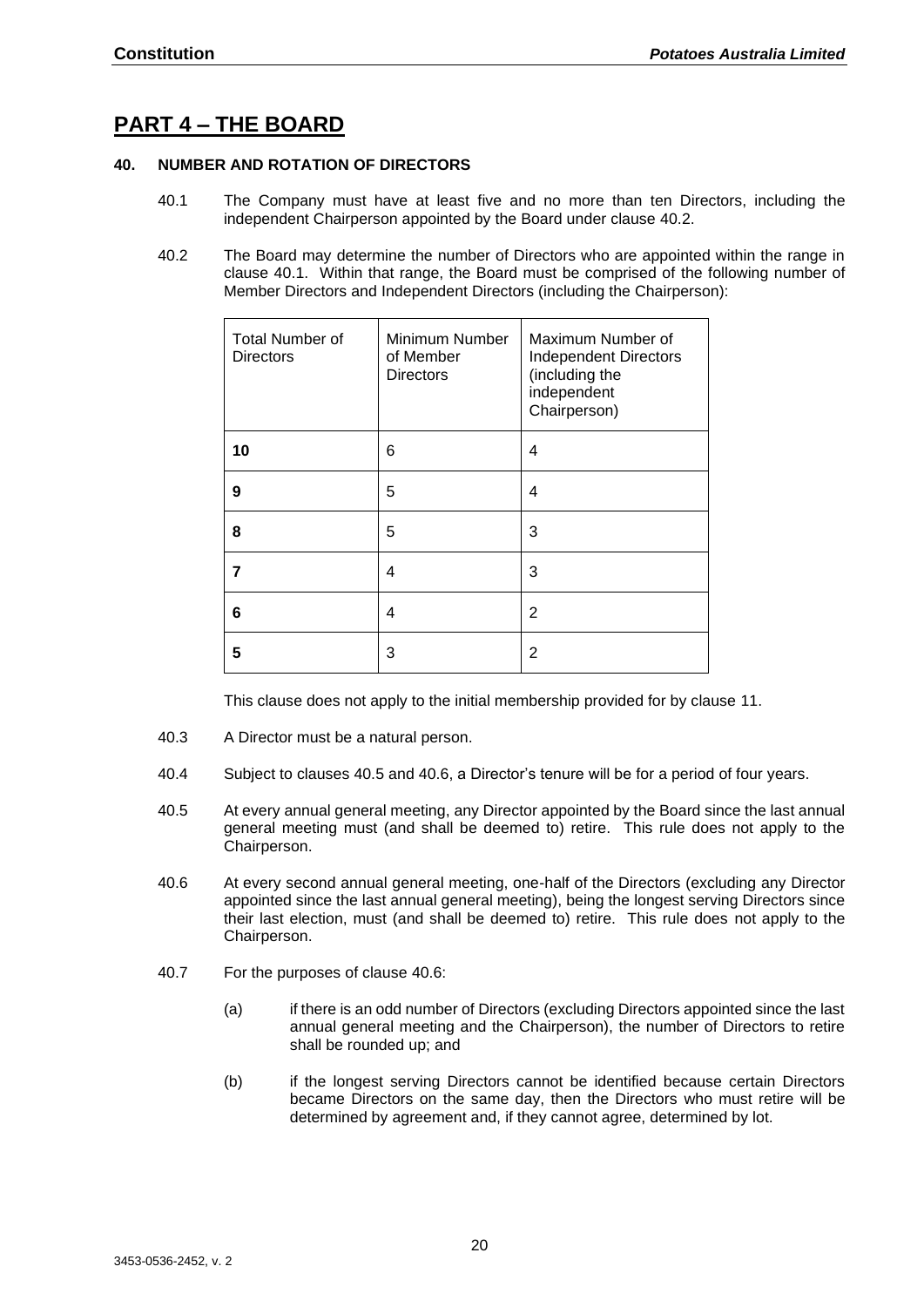- 40.8 Subject to clause [40.9,](#page-20-3) a Director retiring under clause[s 40.5](#page-19-2) o[r 40.6](#page-19-3) (Retiring Director) shall be eligible to stand for re-election without nomination by notifying the Company in writing that he or she is available for re-election at least 28 days before the annual general meeting at which the Director is seeking to be re-elected.
- <span id="page-20-3"></span>40.9 No Director shall be entitled to hold office as a Director for more than three consecutive terms. No Director may re-nominate for election as a Director unless twelve months have elapsed from the date the Director ceased to hold office. To avoid doubt:
	- (a) where a Director is initially appointed by the Board to fill a casual vacancy, the period between their appointment and their election at the next annual general meeting is not counted as a term; and
	- (b) where a Director ceases to hold office having served three consecutive terms, the Board may appoint that Director to fill a casual vacancy within 12 months of their resignation.

#### <span id="page-20-2"></span><span id="page-20-0"></span>**41. APPOINTMENT OF DIRECTORS**

- 41.1 A person may nominate for election to the Board as long as that person is eligible to be appointed to the Board and the nomination is:
	- (a) in writing;
	- (b) signed by the nominee, the proposing Member and another Member; and
	- (c) provided to the Company at least 28 days before the annual general meeting at which they are seeking to be elected (refer clause [29.3\)](#page-15-5).
- 41.2 Provided it is a Member, the Processing Potato Association of Australia may nominate a candidate to the position of convenor of the Processing Value Chain Sub-committee and that nominee will be a Member Director until removed by the Processing Potato Association of Australia or a majority resolution of Members.
- 41.3 The Board may appoint any person as a Director to fill a casual vacancy or as an addition to the Board, provided the composition of the Board is consistent with clause [40.2.](#page-19-6) Any Director appointed under this clause shall hold office until the next annual general meeting and shall be eligible for re-election (refer clause [40.5\)](#page-19-2).
- 41.4 If the number of Directors is reduced to fewer than five or is less than the number required for a quorum, the continuing Directors may act for the purpose of increasing the number of Directors to five or calling a general meeting, but for no other purpose.

#### <span id="page-20-1"></span>**42. APPOINTMENT OF OFFICE HOLDERS AND CEO**

- 42.1 The Company shall have an independent Chairperson, a Deputy Chairperson, a Treasurer, a Secretary and a CEO.
- 42.2 The Chairperson and CEO shall be appointed by the Board from time to time on such terms (including remuneration) as the Board may determine in its discretion. However, the terms of the independent Chairperson's appointment must not provide for a term longer than two years, although the appointment may subsequently be renewed by the Board for successive terms of no more than two years each.
- 42.3 The Chairperson will be a Director.
- 42.4 The CEO may, but need not, be a Director.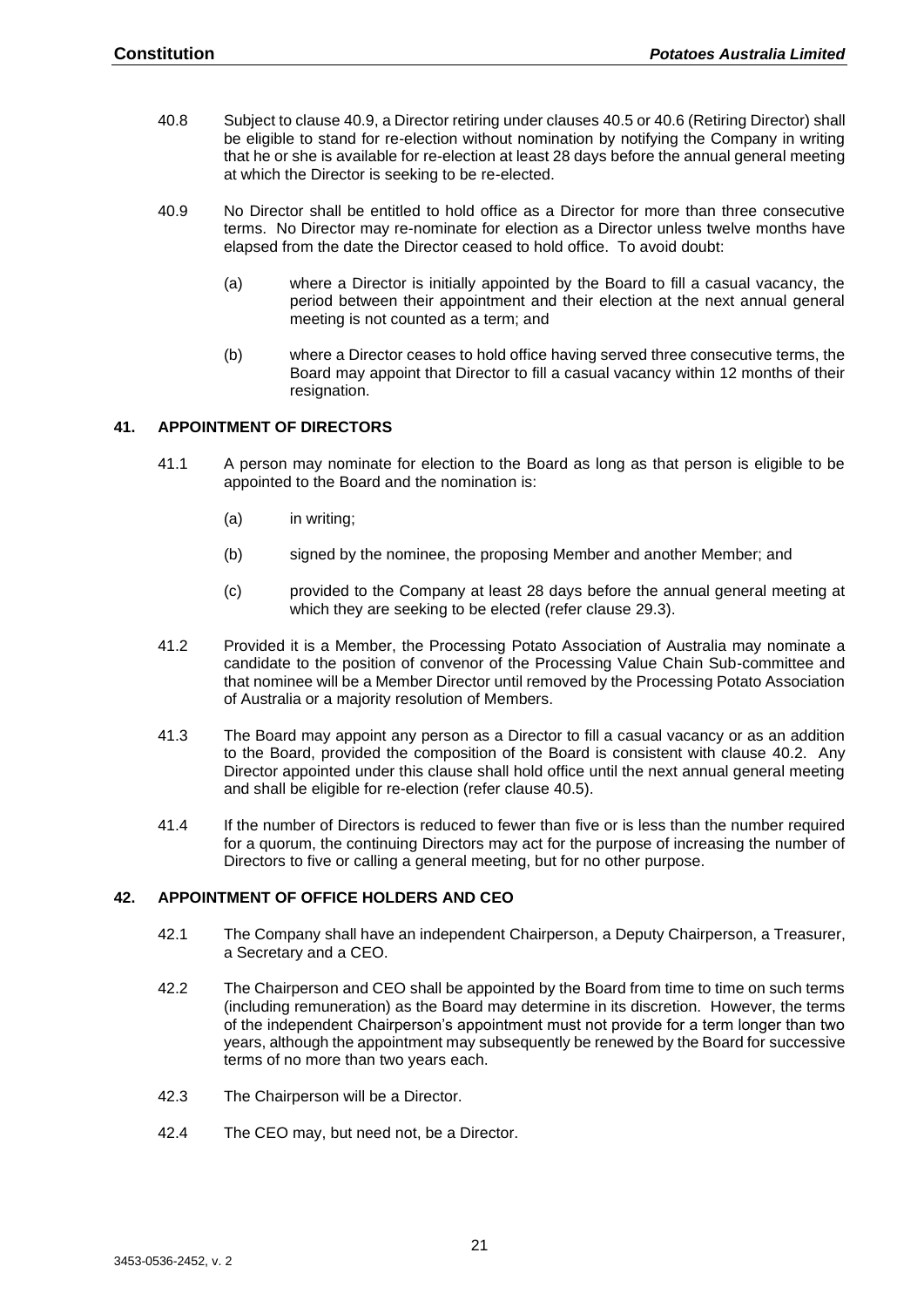- 42.5 The Deputy Chairperson and Treasurer will be appointed by the Board from its number at the first meeting of the Board following each annual general meeting and otherwise when a vacancy arises.
- 42.6 Unless otherwise determined by the Board, the CEO will also be the Secretary of the Company. If the Board otherwise determines, the Secretary must be appointed by the Board from its number.

#### <span id="page-21-1"></span><span id="page-21-0"></span>**43. OFFICE HOLDER ROLES**

#### Chairperson and Deputy Chairperson

- 43.1 The Chairperson shall be the Company's presiding officer.
- 43.2 In the absence of the Chairperson, the Deputy Chairperson shall act as and have the rights and powers of the chairperson.
- 43.3 The Chairperson has the right to vote at meetings of the Board, but does not have a casting vote.

#### <span id="page-21-2"></span>Secretary and Treasurer

- 43.4 The Secretary and Treasurer shall cause to keep all files and records relevant to their offices as directed by the Board and as required by the *Corporations Act*.
- 43.5 The Secretary shall:
	- (a) maintain the register of the Company's Members; and
	- (b) maintain the minutes and other records of general meetings (including notices of meetings), Board meetings and circular resolutions.
- 43.6 The Treasurer shall attend to all Company accounts and matters of finance. This shall include preparation and maintenance of financial statements and returns as required by law.

#### <span id="page-21-3"></span>Public Officer

43.7 The Board shall appoint a public officer from one of its number or the CEO.

#### <span id="page-21-4"></span>**44. CESSATION OF DIRECTOR**

A Director stops being a Director if they:

- 44.1 give written notice of resignation as a Director to the Company;
- 44.2 die or become permanently incapacitated by disability or ill-health;
- 44.3 in the case of Member Directors, cease to be a Member, or Representative of a Member for any reason;
- 44.4 are absent with apology for three consecutive Board meetings in a financial year without approval from the Board;
- 44.5 are absent without apology from more than two Board meetings in a financial year; or
- 44.6 become ineligible to be a Director of the Company under the Corporations Act.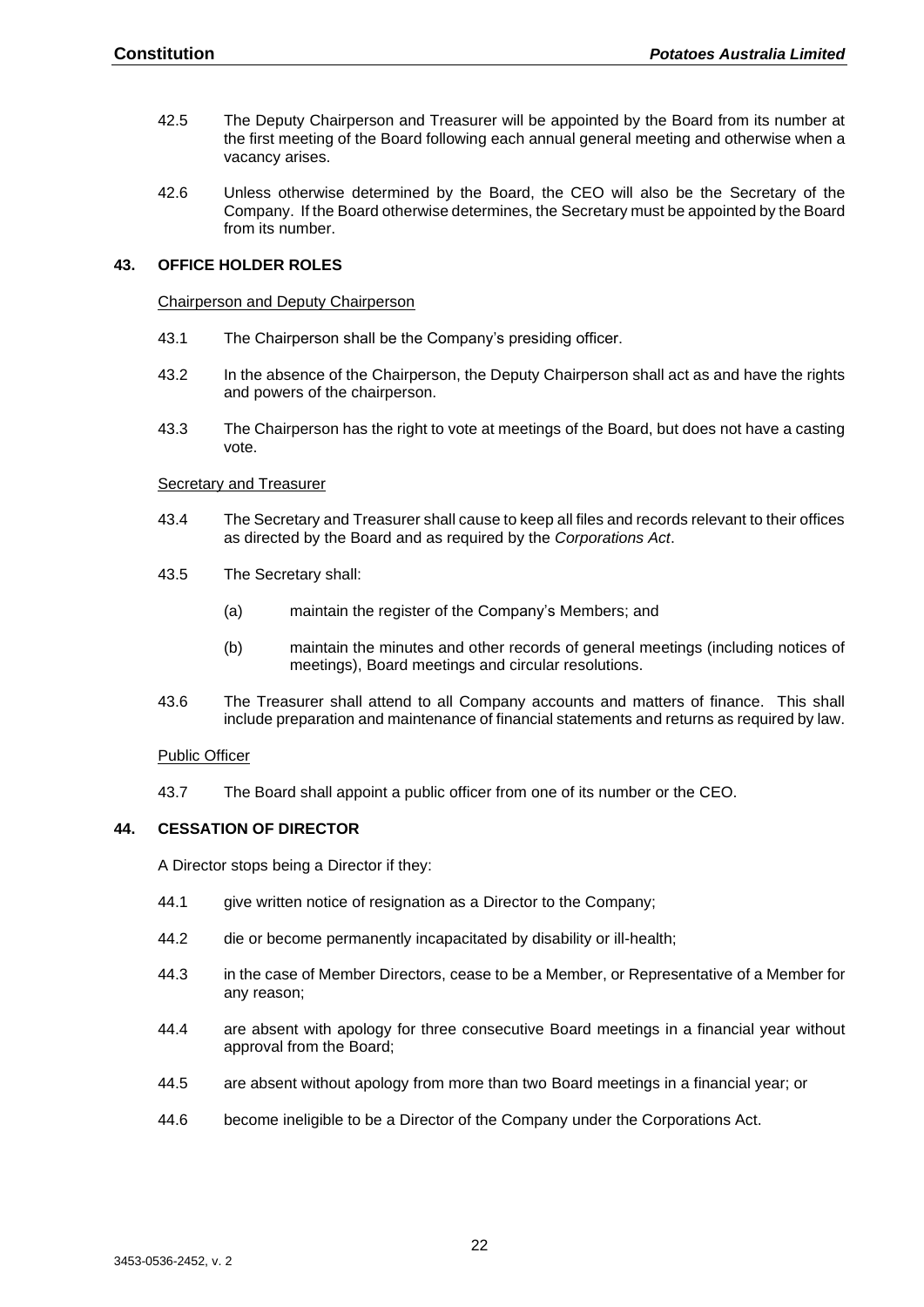#### <span id="page-22-0"></span>**45. POWERS OF DIRECTORS**

- 45.1 **T**he Board is responsible for:
	- (a) managing and directing the activities of the Company to achieve the purposes set out in clause [8;](#page-6-2)
	- (b) developing and implementing strategic plans for the Company; and
	- (c) overseeing and monitoring the use and control of the funds and other property of the Company.
- 45.2 The Board has authority to interpret the meaning of this Constitution and any other matter relating to the affairs of the Company on which this Constitution is silent.
- 45.3 The Board may use all the powers of the Company except for powers that, under the Corporations Act or this Constitution, may only be used by Members.
- 45.4 The Board cannot remove a Director or auditor. Directors and auditors may only be removed by an Ordinary Resolution at a general meeting.

#### <span id="page-22-1"></span>**46. DELEGATION OF DIRECTORS' POWERS**

- 46.1 The Board may delegate any of their powers and functions to a committee, a Director, an employee of the Company (such as the CEO) or any other person, as they consider appropriate.
- 46.2 The delegation must be recorded in the Company's minute book.

#### <span id="page-22-2"></span>**47. PAYMENTS TO DIRECTORS**

- 47.1 Other than the Chairperson, the Company must not pay fees to a Director for acting as a Director.
- <span id="page-22-4"></span><span id="page-22-3"></span>47.2 The Company may:
	- (a) pay a Director for work they do for the Company, other than as a director, if the amount is no more than a reasonable fee for the work done; or
	- (b) reimburse a Director for expenses properly incurred by the Director in connection with the affairs of the Company.
- 47.3 Any payment made under claus[e 47.2](#page-22-3) must be approved by the Board and must be reported to Members in the Company's next annual report.
- 47.4 The Board must ensure that appropriate inquiries have been made or processes implemented to verify that the amount paid to a Director under clause [47.2\(a\)](#page-22-4) is no more than a reasonable fee for the work done.
- 47.5 The Company may pay premiums for insurance indemnifying Directors, as allowed for by law (including the Corporations Act) and this Constitution.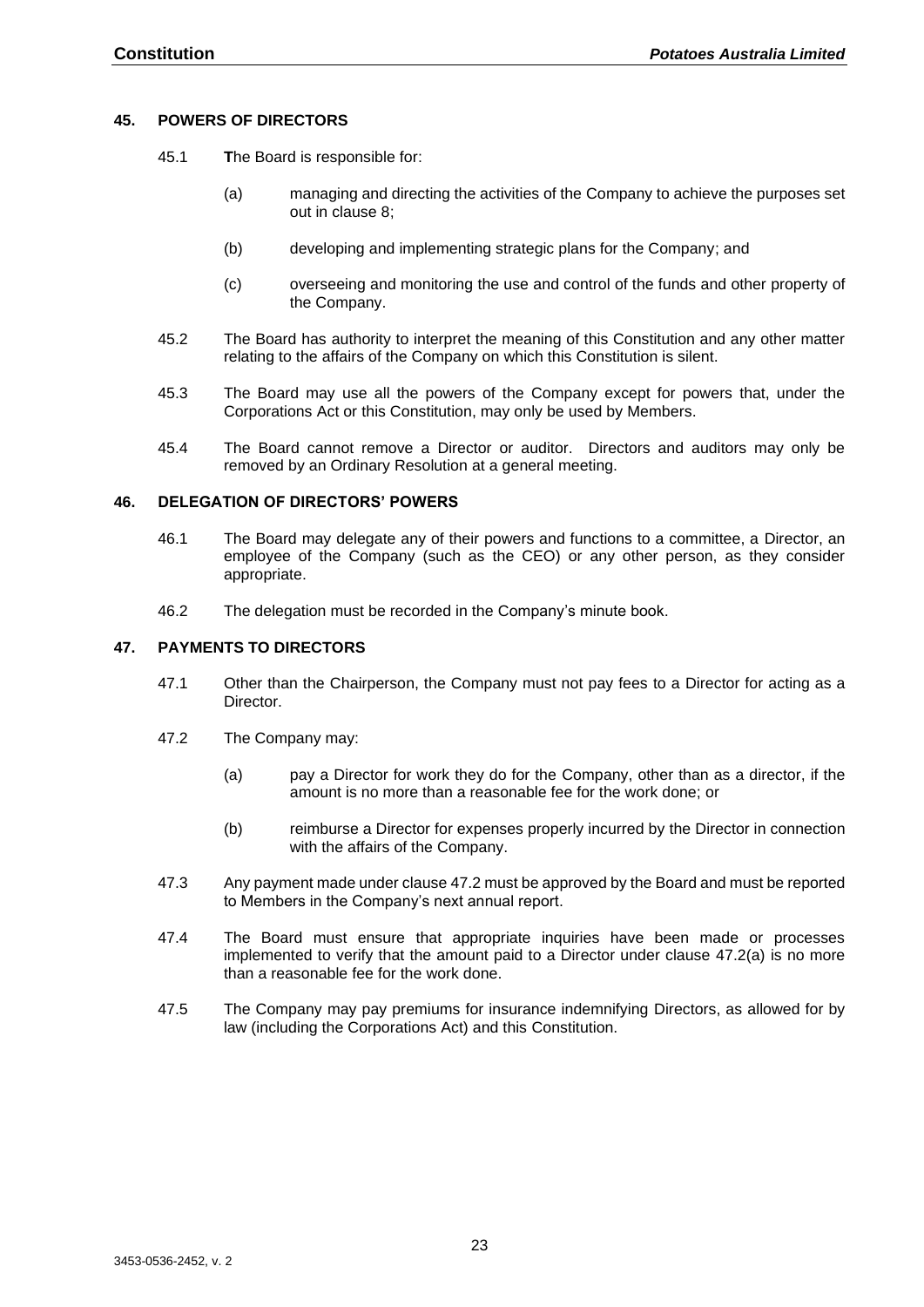#### <span id="page-23-0"></span>**48. EXECUTION OF DOCUMENTS**

The Company may execute a document without using a common seal if the document is signed by:

- 48.1 two Directors of the Company; or
- 48.2 a Director and the Secretary.

#### <span id="page-23-1"></span>**49. CONFLICTS OF INTEREST**

- 49.1 A Director must disclose to the other Directors the nature and extent of any actual or perceived material conflict of interest in a matter that is being considered at a meeting of the Board (or that is proposed in a circular resolution). The disclosure of a conflict of interest by a Director must be recorded in the minutes of the meeting and must be disclosed to Members at the next annual general meeting of the Company.
- 49.2 A Director does not have a conflict of interest simply by virtue of the fact that the matter being considered relates to the interests of all or part of the Australian potato industry generally (as opposed to relating directly or specially to the interests of the Director or any Member of whom the Director is a Representative).
- 49.3 Each Director who has a material personal interest in a matter that is being considered at a meeting of the Board (or that is proposed in a circular resolution) must not, except as provided under clauses [49.4:](#page-23-2)
	- (a) be present at the meeting while the matter is being discussed; or
	- (b) vote on the matter.
- <span id="page-23-2"></span>49.4 A Director may still be present and vote if:
	- (a) their interest arises because they are a Member of the Company, and the other Members within their Membership Category have the same interest;
	- (b) their interest relates to an insurance contract that insures, or would insure, the Director against liabilities that the Director incurs as a Director of the Company (see clause [62\)](#page-30-2);
	- (c) their interest relates to a payment by the Company under clause [61](#page-30-1) (indemnity), or any contract relating to an indemnity that is allowed under the Corporations Act;
	- (d) the Australian Securities and Investments Commission (ASIC) makes an order allowing the Director to vote on the matter; or
	- (e) the Directors who do not have a material personal interest in the matter pass a resolution that:
		- (i) identifies the Director, the nature and extent of the Director's interest in the matter and how it relates to the affairs of the Company; and
		- (ii) says that those Directors are satisfied that the interest should not stop the Director from voting or being present.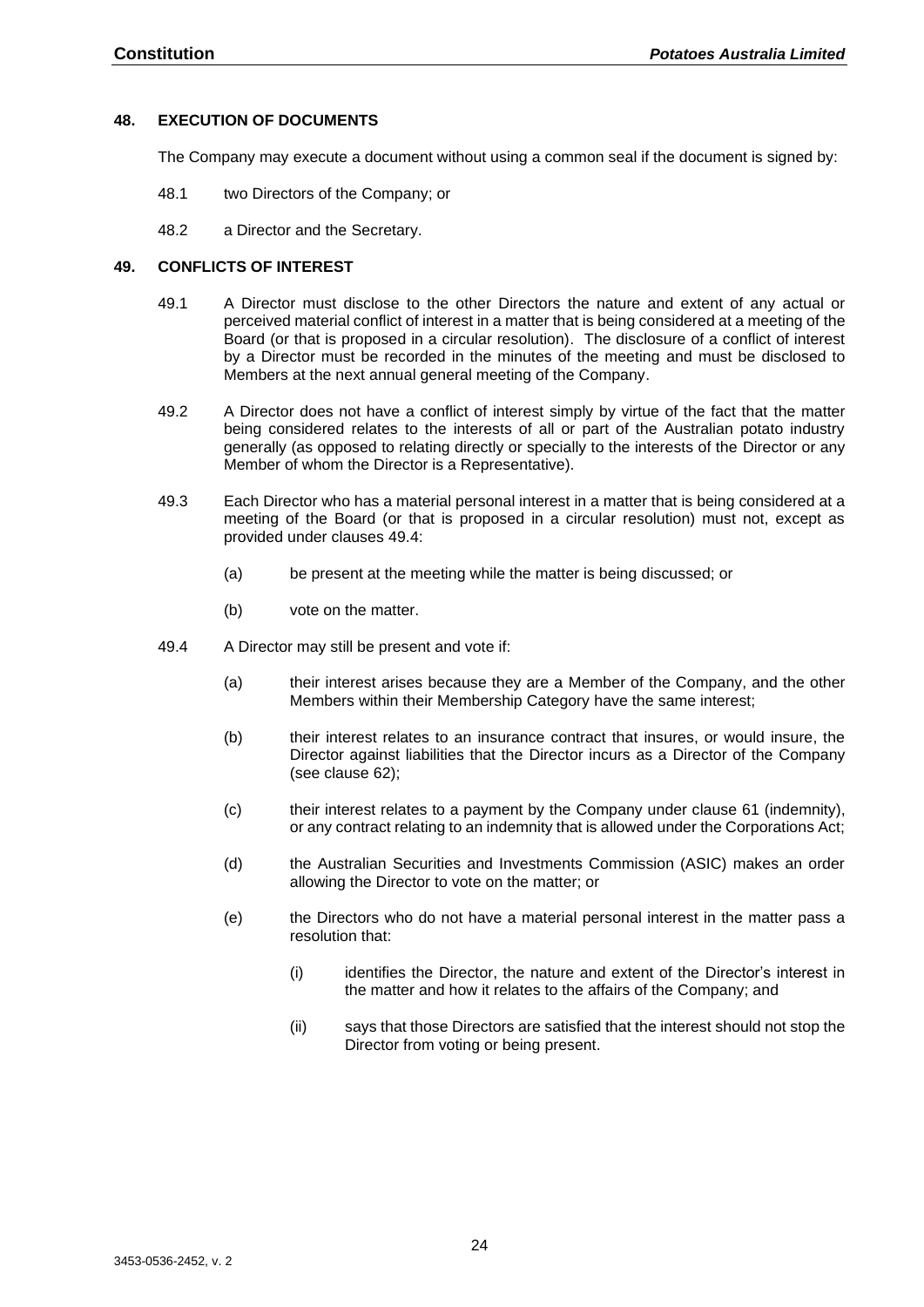## <span id="page-24-0"></span>**PART 5 – PROCEEDINGS OF THE BOARD**

#### <span id="page-24-1"></span>**50. FREQUENCY OF DIRECTORS MEETIMGS**

The Board shall meet together for the dispatch of business at least four times per year, at a time and place as determined by the Board.

#### <span id="page-24-2"></span>**51. CALLING DIRECTORS' MEETINGS**

- 51.1 A Director may call a Board meeting by giving reasonable notice to all of the other Directors.
- 51.2 A Director may give notice in writing or by any other means of communication that has previously been adopted to by all of the Directors.

#### <span id="page-24-3"></span>**52. QUORUM AT DIRECTORS' MEETINGS**

- 52.1 Unless the Board determines otherwise, the quorum for a Board meeting is a majority (more than 50%) of Directors.
- 52.2 No business may be conducted at a Board meeting if a quorum is not present. Any business conducted at a Board meeting while a quorum is present will be valid notwithstanding that a quorum is subsequently lost.

#### <span id="page-24-4"></span>**53. USING TECHNOLOGY TO HOLD BOARD MEETINGS**

53.1 Board meetings may be conducted face to face, or using technology to enable each Director to communicate with the other Directors, as long as all Directors are able to communicate to each other simultaneously.

#### <span id="page-24-6"></span><span id="page-24-5"></span>**54. PASSING DIRECTORS' RESOLUTIONS**

#### At a Board Meeting

54.1 A resolution at a Board meeting must be passed by a majority of the votes cast by Directors present and entitled to vote on the resolution.

#### <span id="page-24-7"></span>Circulating Resolutions

- 54.2 The Directors may pass a resolution without a Board meeting being held if all of the Directors entitled to vote on the resolution:
	- (a) sign a document containing a statement that they are in favour of the resolution set out in the document; or
	- (b) state by means of electronic communication (including by email), without the necessity of signing, that they are in favour of the resolution, or words of like effect.
- 54.3 Each Director must be given a copy of a document used for signing by Directors or notice of the proposed resolution.
- 54.4 Separate copies of a document may be used for signing by Directors or for giving notice of a resolution, if the wording of the resolution and statement is identical in each copy.
- 54.5 The resolution is passed when the last Director who makes up a majority signs or states their assent.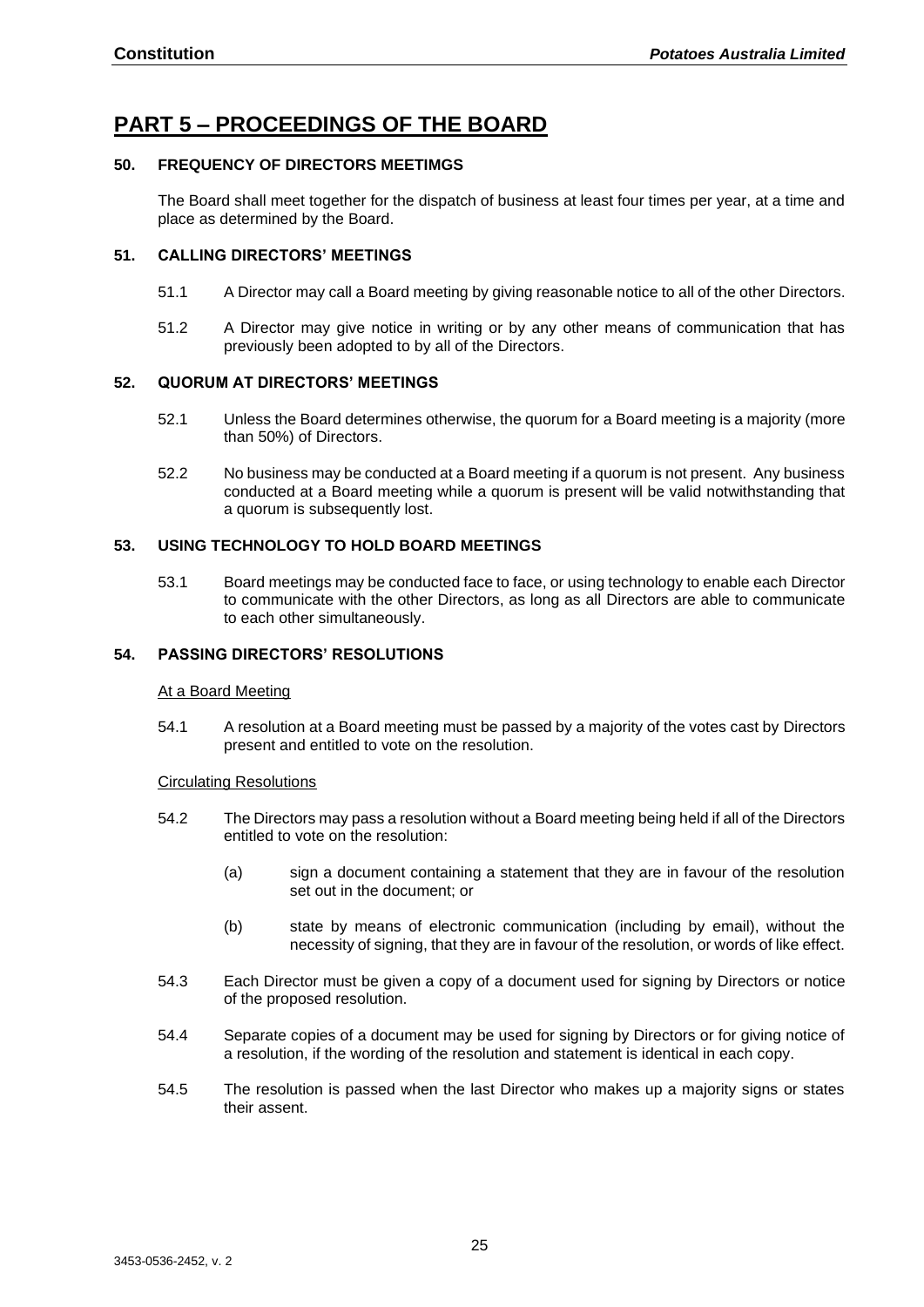## <span id="page-25-0"></span>Recording of Resolutions

54.6 Passage of all resolutions, including circulating resolutions, must be recorded in the Company's minute book.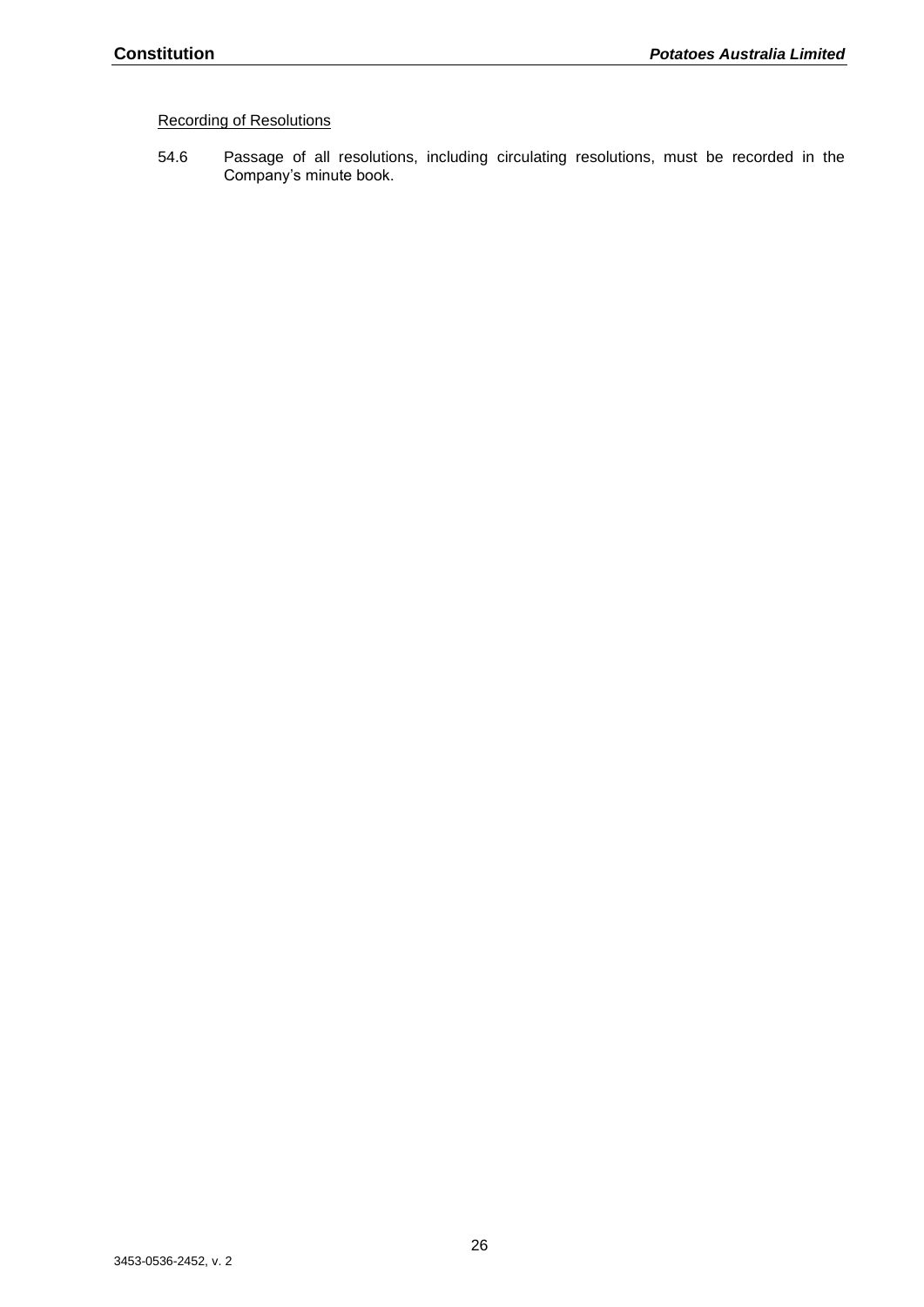## <span id="page-26-0"></span>**PART 6 – SUB-COMMITTEES AND WORKING GROUPS**

#### <span id="page-26-1"></span>**55. ESTABLISHMENT OF SUB-COMMITTEES**

- 55.1 The Board will have three standing sub-committees, representing the interests of:
	- (a) Fresh Value Chain;
	- (b) Seed Value Chain; and
	- (c) Processing Value Chain,

(Permanent Sub-Committees).

- 55.2 Each Permanent Sub-Committee will have a Co-ordinator who, in substance, acts as the chairperson of that Sub-Committee.
- 55.3 The Permanent Sub-Committee Co-ordinator:
	- (a) must be a Member Director;
	- (b) is appointed by the Board; and
	- (c) must resign and is deemed to have resigned as the Co-ordinator if they cease to be a Member Director for any reason.
- 55.4 Subject to claus[e 55.5,](#page-26-2) in addition to the Co-ordinator, Permanent Sub-Committee members will be appointed by the Board and will comprise:
	- (a) a minimum of three Members; and
	- (b) such other persons, whether or not Members, as the Board considers appropriate having regard to their skills and experience and the objects of the Permanent Sub-Committee or the matters upon which a Permanent Sub-Committee is focusing as priorities.
- <span id="page-26-2"></span>55.5 In respect of:
	- (a) the Processing Value Chain Sub-Committee, the Processing Potato Association of Australia may nominate a candidate for appointment as convenor of the Sub-Committee;
	- (b) the Seed Value Chain, the Australian Seed Potato Council may nominate a candidate for appointment to the Sub-Committee; and
	- (c) the Fresh Value Chain, Members who are registered as members of the Fresh Sector may (to the exclusion of other Members) elect a candidate for appointment to the Sub-Committee.
- 55.6 The Board may establish such other sub-committees as it resolves from time to time and may appoint any persons to those sub-committees in its discretion, save that at least three Members must be appointed to each sub-committee. The Board may disband any such sub-committees at any time.
- 55.7 The role of each sub-committee (permanent or otherwise) is to consider and evaluate specific issues relevant to the Company's objects as referred to the sub-committee by the Board from time to time. Sub-committees will be responsible for developing recommended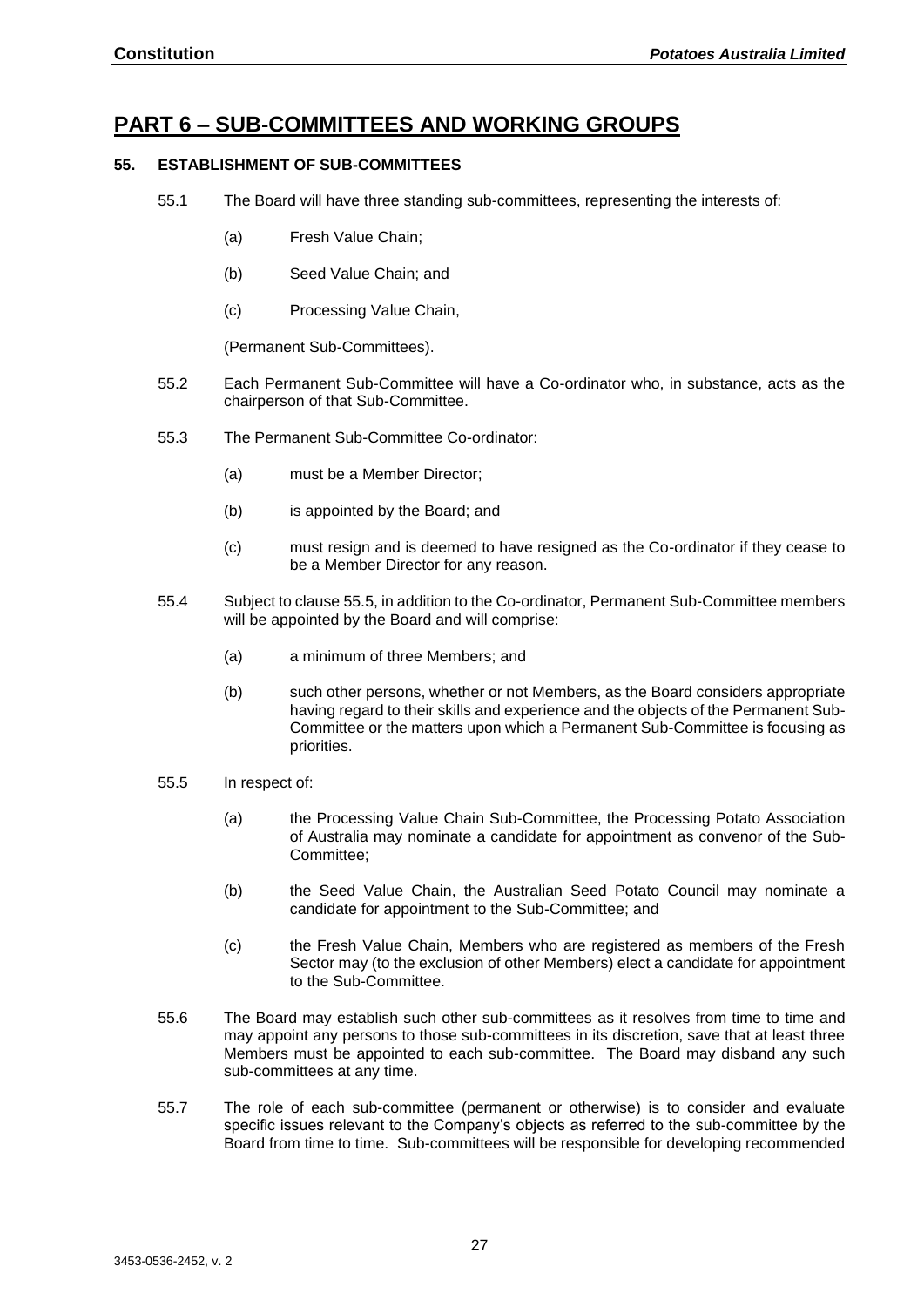policy positions to the Board for consideration and (subject to the Board's discretion) approval. A policy position of the Company may only be made by resolution of the Board.

55.8 The Board may establish working groups as it resolves from time to time to address topics that are considered relevant or conducive to the Company's objects. A working party may work across the Board's sub-committees. The Board may determine the Members of each working party, provided that each working party is comprised of at least two Members.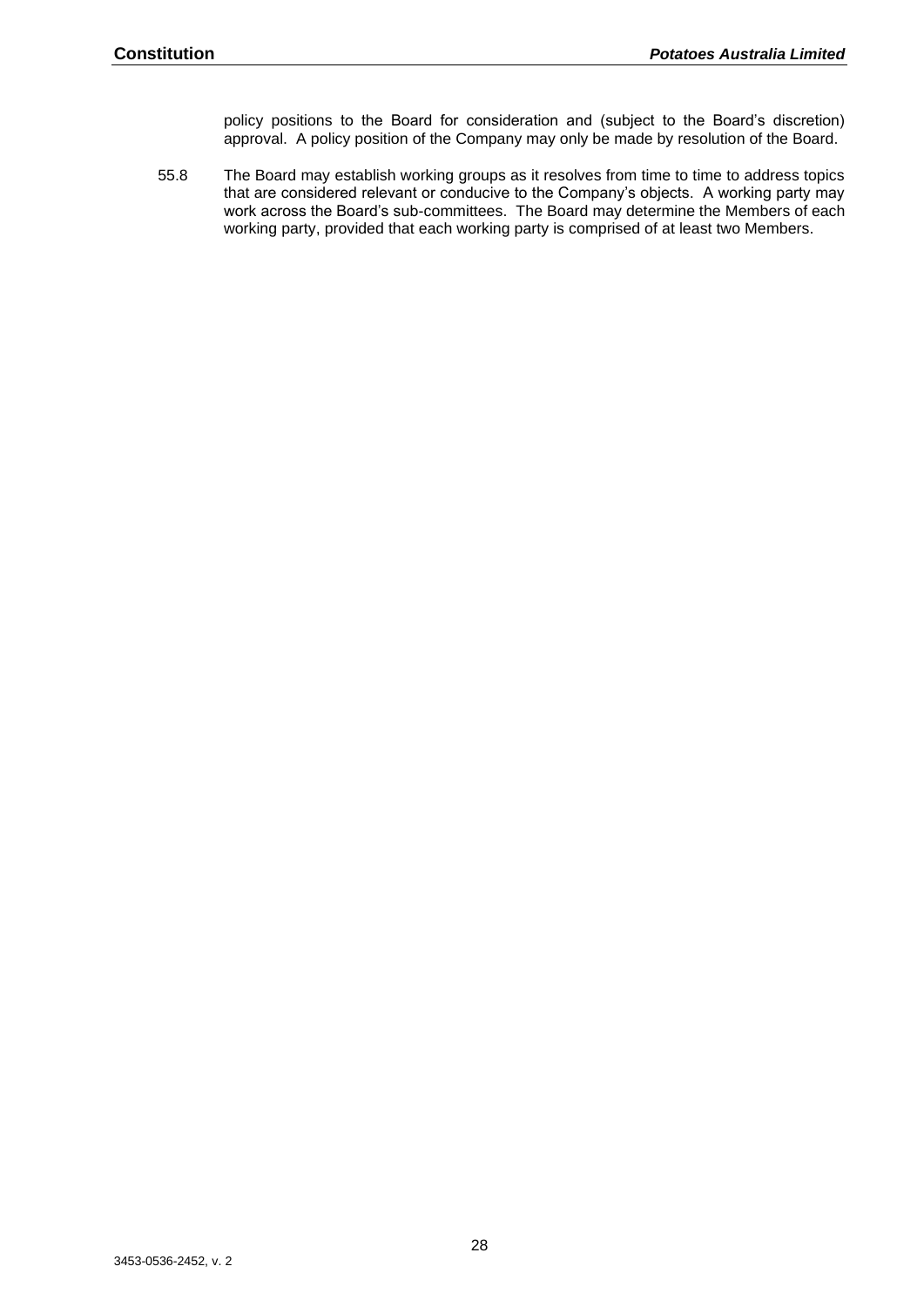## <span id="page-28-0"></span>**PART 7 – BOOKS AND RECORDS**

#### <span id="page-28-1"></span>**56. MINUTES**

- 56.1 Proper minutes of all proceedings of general meetings of the Company and of meetings of the Board shall be entered within one month after the relevant meeting in minute books kept for the purpose.
- 56.2 The minutes kept pursuant to this clause must be confirmed by the Members or the Board (as relevant) at a subsequent meeting.
- 56.3 The minutes kept pursuant to this clause must be signed by the chairperson of the meeting at which the proceedings took place or by the chairperson of the next succeeding meeting at which the minutes are confirmed.
- 56.4 Where minutes are entered and signed they shall, until the contrary is proved, be evidence that the meeting was convened and duly held, that all proceedings held at the meeting shall be deemed to have been duly held, and that all appointments made at a meeting shall be deemed to be valid.

#### <span id="page-28-2"></span>**57. FINANCIAL YEAR**

The Company's financial year is from 1 July to 30 June, unless the Board passes a resolution to change the financial year.

#### <span id="page-28-3"></span>**58. FINANCIAL AND RELATED RECORDS**

- 58.1 The Company must make and keep (for at least 7 years) written financial records that:
	- (a) correctly record and explain its transactions and financial position and performance; and
	- (b) enable true and fair financial statements to be prepared and to be audited.
- 58.2 The accounts, together with the auditor's report on the accounts, the Board's statement and the Board's report, shall be laid before Members at the annual general meeting.

#### <span id="page-28-4"></span>**59. APPOINTMENT OF AUDITOR**

- 59.1 At each annual general meeting, the Members shall appoint a person to be the auditor of the Company.
- 59.2 The auditor shall hold office until the next annual general meeting and is eligible for reappointment.
- 59.3 If an appointment is not made at an annual general meeting, the Board shall appoint an auditor for the current financial year.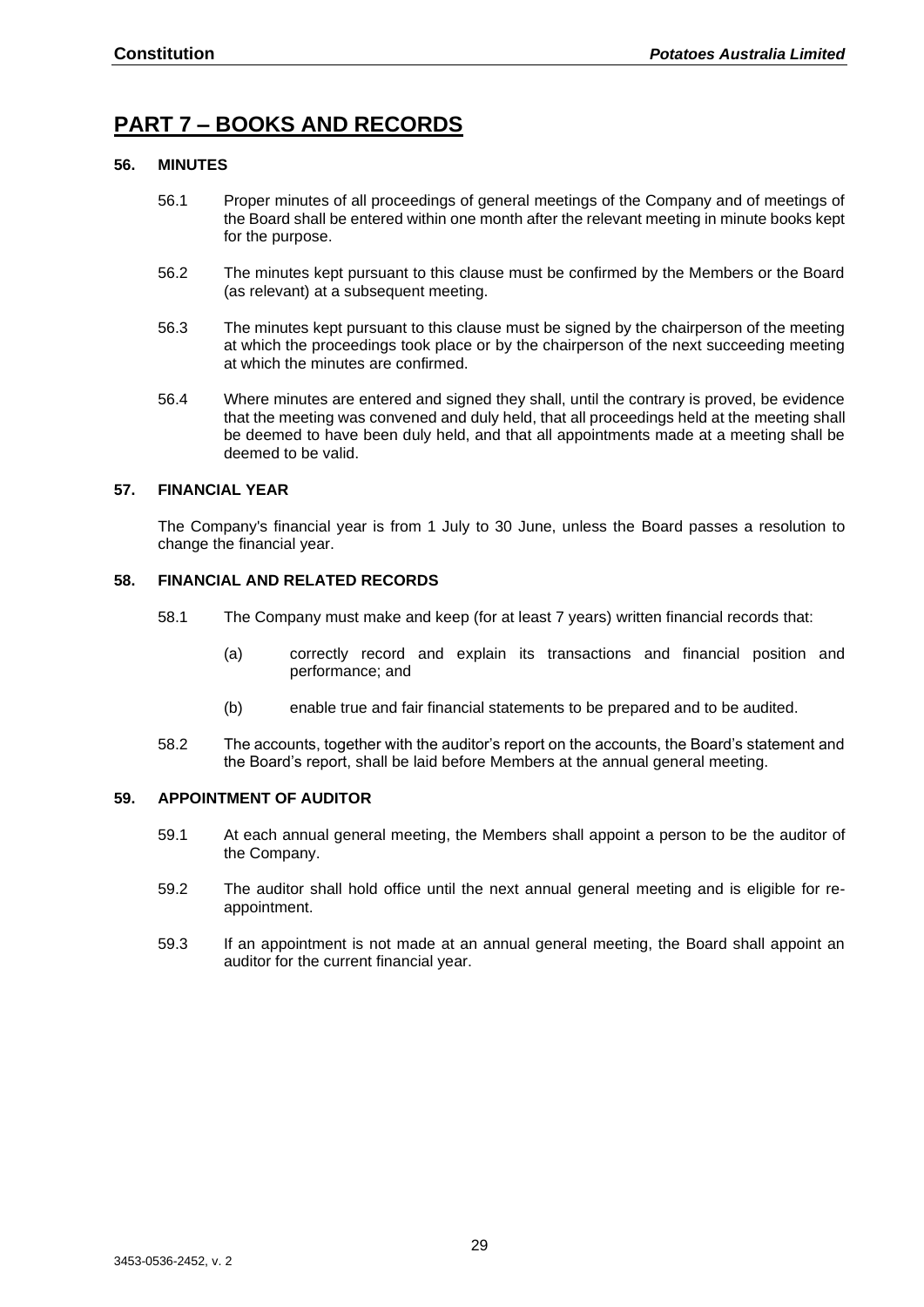## <span id="page-29-0"></span>**PART 8 – BY-LAWS**

#### <span id="page-29-1"></span>**60. BY-LAWS**

- 60.1 The Board may establish a set of administrative standing orders, by-laws and other administrative procedures and policies not inconsistent with this Constitution and the Corporations Act, to facilitate the effective operation of the Company. These and any alterations or amendments to them must be made available to Members generally (for example, by publication on a website maintained by the Company) or specifically upon request by a Member.
- 60.2 Members and Directors must comply with by-laws as if they were part of this constitution.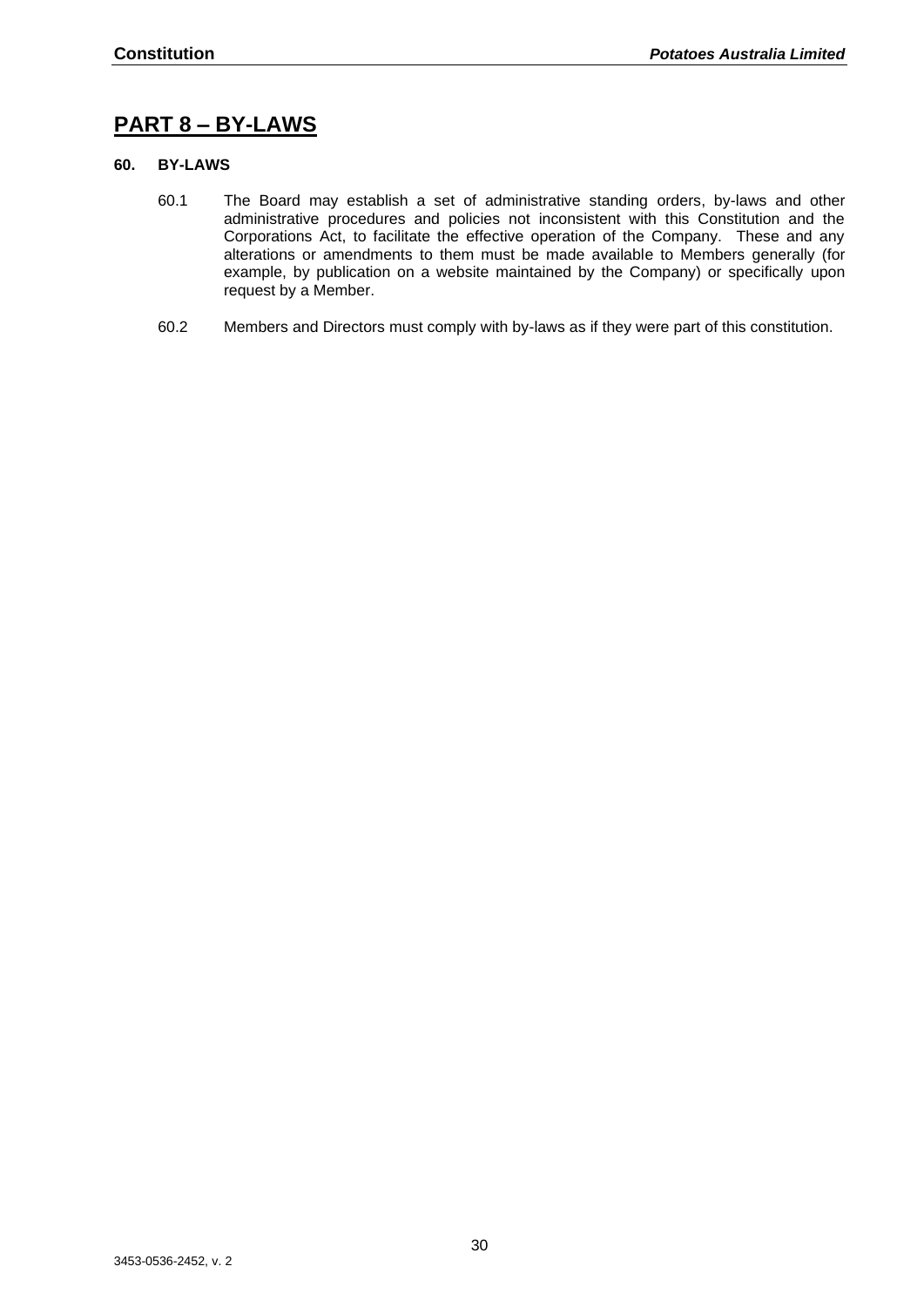## <span id="page-30-0"></span>**PART 9 – INDEMNITY, INSURANCE AND ACCESS**

#### <span id="page-30-1"></span>**61. INDEMNITY**

- 61.1 The Company indemnifies each officer of the Company out of the assets of the Company, to the relevant extent, against all losses and liabilities (including costs, expenses and charges) incurred by that person as an officer of the Company.
- 61.2 In this clause, 'officer' means a Director or Secretary and includes a Director or Secretary after they have ceased to hold that office.
- 61.3 In this clause, 'to the relevant extent' means:
	- (a) to the extent that the Company is not precluded by law (including the Corporations Act) from doing so; and
	- (b) for the amount that the officer is not otherwise entitled to be indemnified and is not actually indemnified by another person (including an insurer under an insurance policy).
- 61.4 The indemnity is a continuing obligation and is enforceable by an officer even though that person is no longer an officer of the Company.

#### <span id="page-30-2"></span>**62. INSURANCE**

To the extent permitted by law (including the Corporations Act), and if the Board considers it appropriate, the Company may pay or agree to pay a premium for a contract insuring a person who is or has been an officer of the Company against any liability incurred by the person as an officer of the Company.

#### <span id="page-30-3"></span>**63. DIRECTORS' ACCESS TO DOCUMENTS**

- 63.1 A Director has a right of access to the financial records of the Company at all reasonable times.
- 63.2 If the Board so determines, the Company must give a Director or former Director access to:
	- (a) certain documents, including documents provided for or available to the Directors; and
	- (b) any other documents referred to in those documents.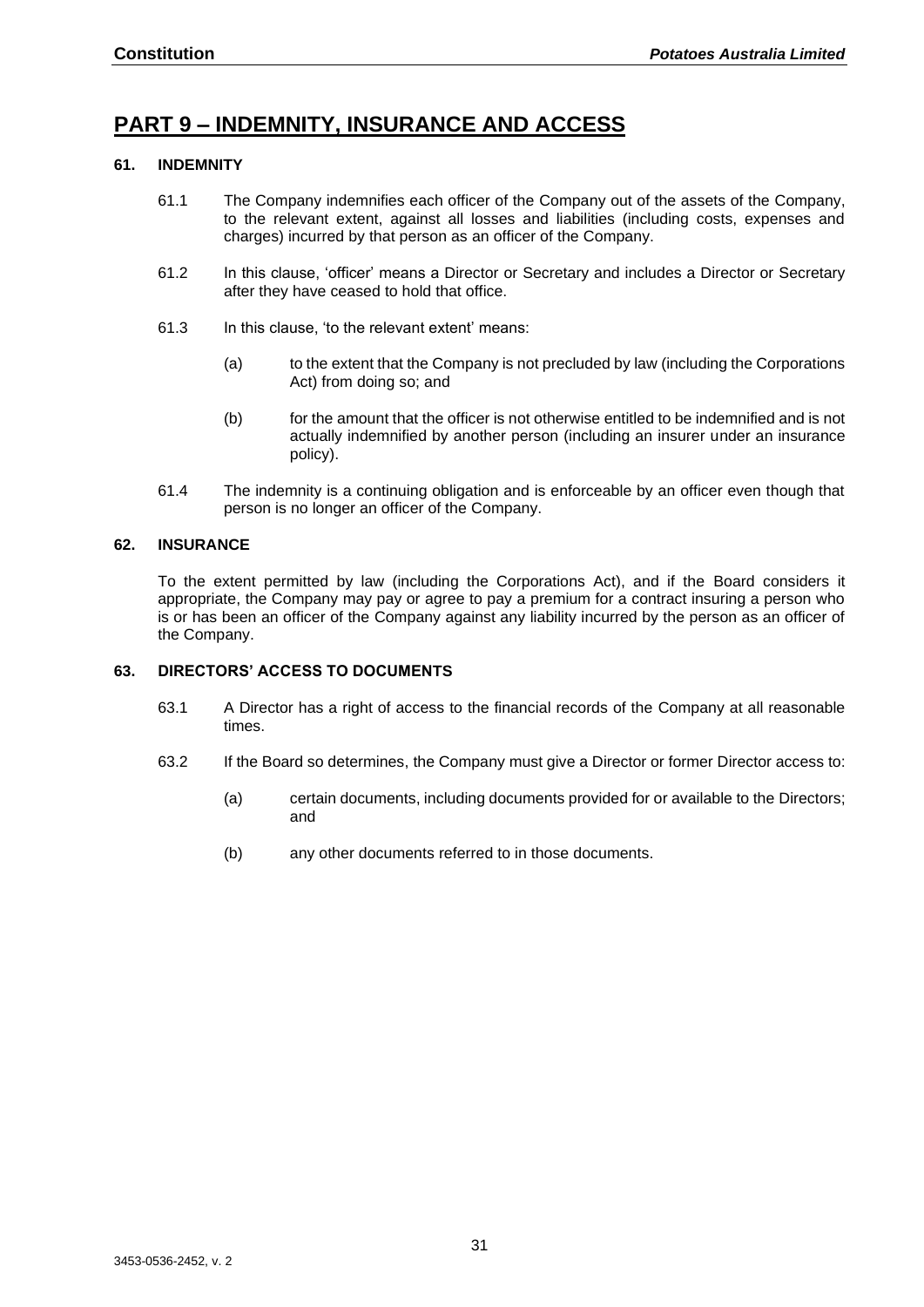## <span id="page-31-0"></span>**PART 10 – WINDING UP**

#### <span id="page-31-1"></span>**64. WINDING UP**

The Company may be wound up in the manner provided for in the Corporations Act.

#### <span id="page-31-2"></span>**65. SURPLUS ASSETS NOT TO BE DISTRIBUTED TO MEMBERS**

If the Company is wound up, any Surplus Assets must not be distributed to a Member or a former member of the Company, unless that Member or former Member is a not-for-profit entity described in clause [66.1.](#page-31-4)

#### <span id="page-31-4"></span><span id="page-31-3"></span>**66. DISTRIBUTION OF SURPLUS ASSETS**

- 66.1 Subject to the Corporations Act and any other applicable law, and any court order, any Surplus Assets that remain after the Company is wound up must be distributed to one or more not-for-profit entities:
	- (a) with purposes and objects similar to, or inclusive of, the purposes in clause 8; and
	- (b) which also prohibit the distribution of any Surplus Assets to its Members to at least the same extent as the Company.
- 66.2 The decision as to the not-for-profit entity or entities to be given the Surplus Assets must be made by a Special Resolution of Members at or before the time of winding up. If the Members do not make this decision, the Company may apply to a Court of competent jurisdiction to make this decision.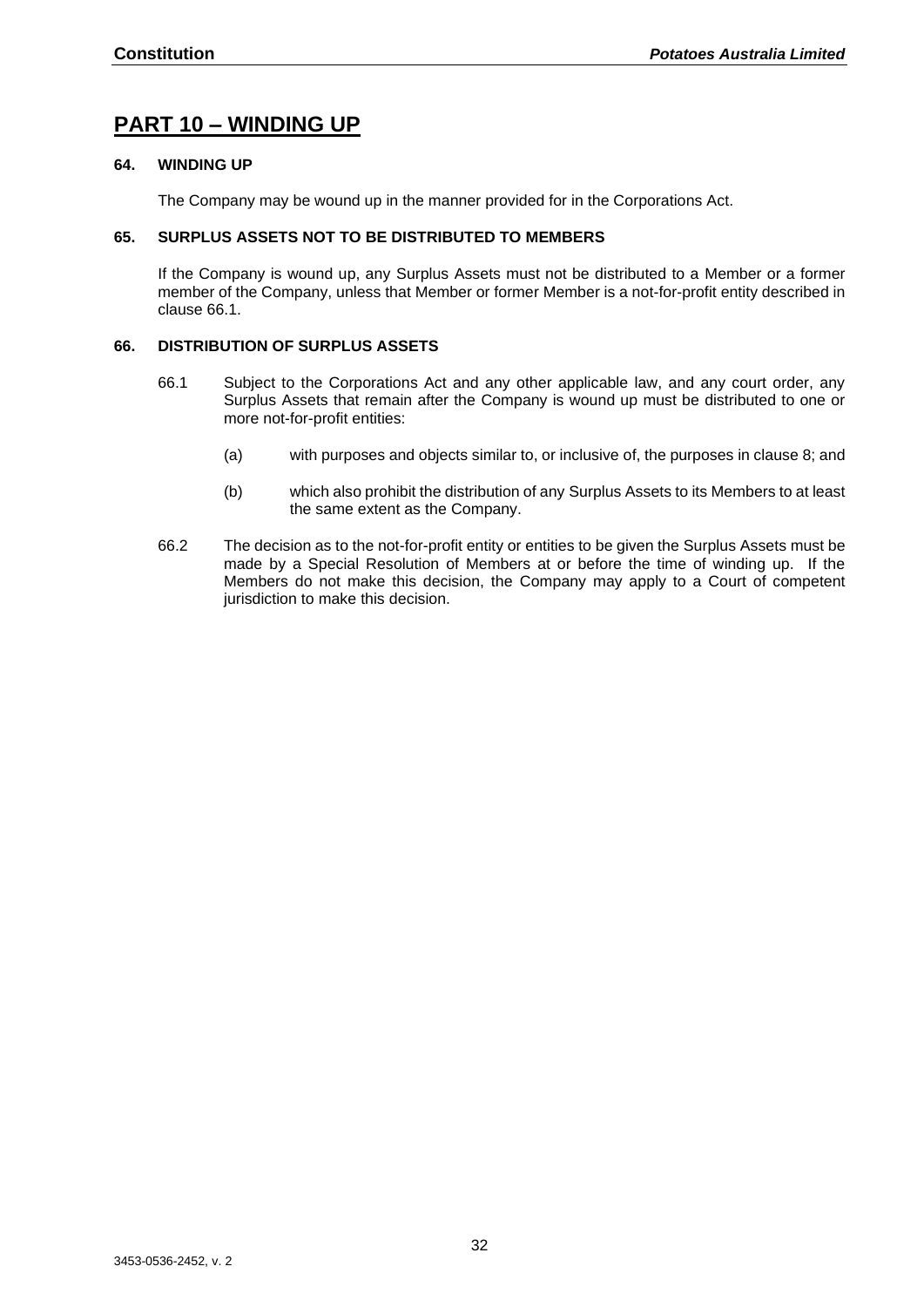## <span id="page-32-0"></span>**PART 11 – ALTERING THIS CONSTITUTION**

#### <span id="page-32-1"></span>**67. ALTERING THIS CONSTITUTION**

- 67.1 This Constitution may be altered (including an alteration to the Company's name) by Special Resolution of the Members. This includes rescission or replacement by substitute rules.
- 67.2 The Constitution as in force from time to time shall bind the Company and every Member to the same extent as if they have respectively signed and sealed them, and agreed to be bound by all of the provisions thereof.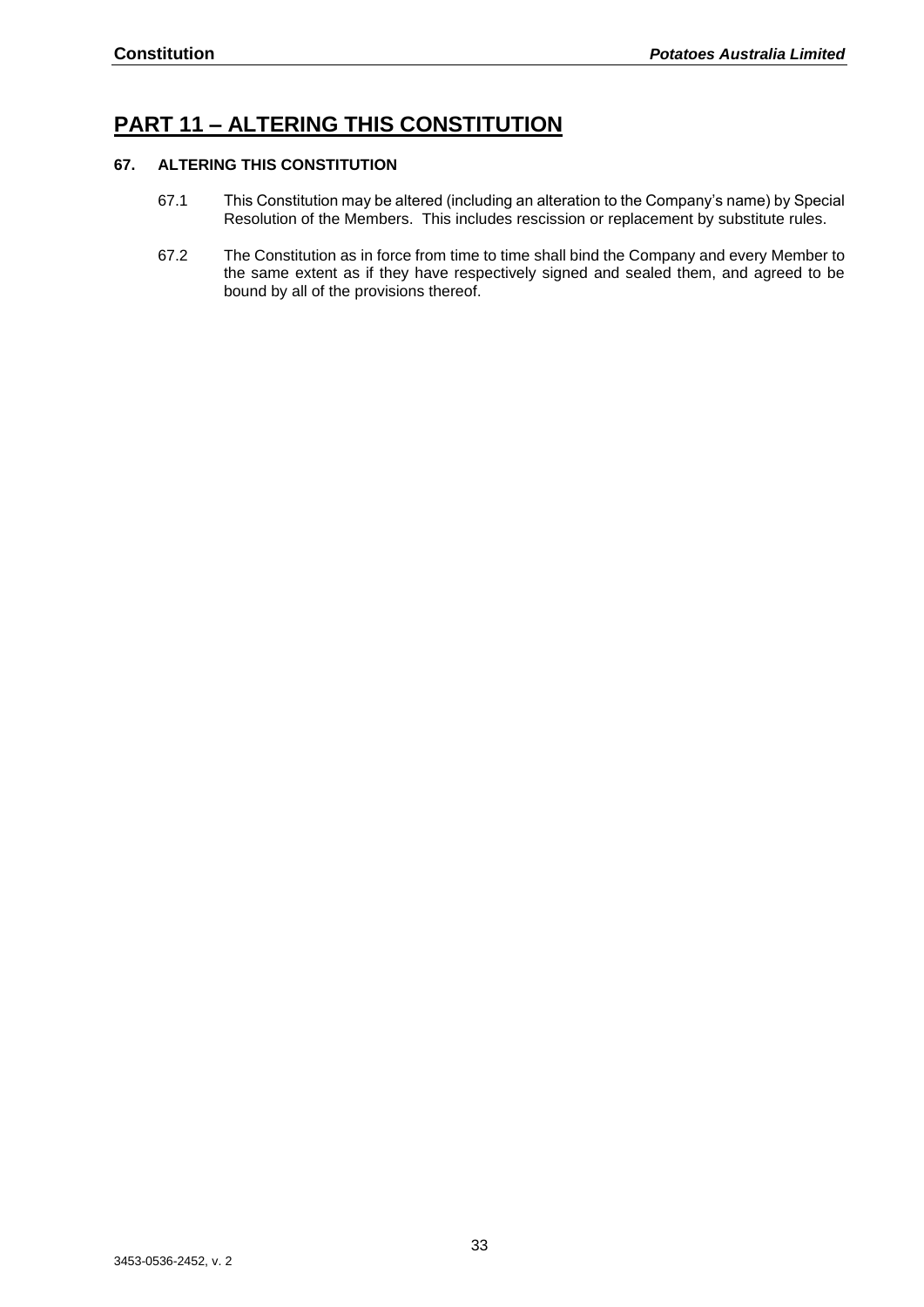## **SCHEDULE 1**

### **PRODUCER MEMBER**

<span id="page-33-0"></span>

| <b>Producer Size</b> | <b>Tonnes</b> | Seed (equivalent<br>tonnes) | Annual<br><b>Membership</b> | <b>Votes</b> |
|----------------------|---------------|-----------------------------|-----------------------------|--------------|
| Small                | $<$ 1,000     | <600                        | \$100                       |              |
| Medium               | 1,000-10,000  | 600-6,000                   | \$250                       | 5            |
| Large                | 10,001-50,000 | 6,001-30,000                | \$1,000                     | 10           |
| Extra-large          | >50,000       | >30,000                     | \$5,000                     | 50           |